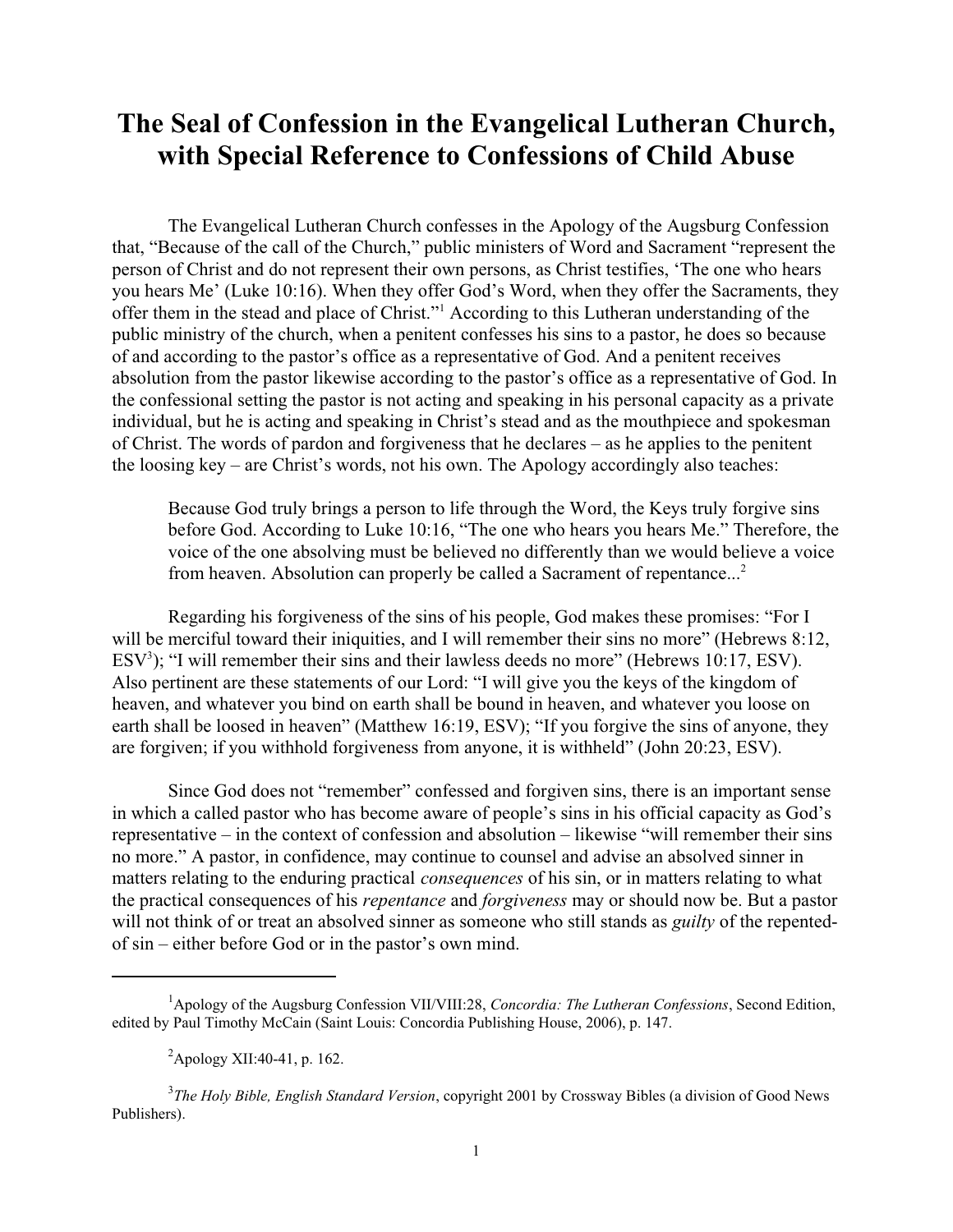An important aspect of this official "not remembering" of absolved sins on the part of a Lutheran minister is summarized by John H. C. Fritz in his influential book on *Pastoral Theology*, under the topical heading *Sigillum Confessionis* ("Seal of Confession"):

A pastor should never reveal what has been told him by way of private confession. A pastor who becomes guilty of such an offense...deserves to be deposed from office. When a confession is made, it is in the very nature of the case that there really exists a silent agreement between both parties that whatever is confessed is said *inter nos* in the strictest sense of these words and dare not be revealed. ... In this respect Christians ought to be in a position to put absolute confidence in their spiritual adviser. The pastor should be known to be a man who can hold his tongue. Hippocrates even made physicians promise under oath not to reveal the secret ailments of their patients, and this oath is still in use. How much more is it necessary and may it be expected that the pastor, who is a spiritual physician, will not reveal the secret sins which have been confessed to him! Even in court a pastor while under oath dare not reveal a confessional secret, nor does the court expect or demand it. Since the pastor acts in Christ's stead when he absolves a sinner, 2 Cor. 2:10, he acts in Christ's stead also when he hears a confession. He may therefore not reveal what Christ Himself does not reveal. Cp. Jer. 31:34.<sup>4</sup>

In his statement that the courts do not "expect or demand" a pastor to reveal confessional secrets, Fritz is referring to what is often called the "clergy-penitent privilege," which has indeed been recognized in the past by the civil authorities of the United States. But in our time this privilege is not respected and honored as consistently as it was in Fritz's time, in the early- to midtwentieth century. And even some within the contemporary church may no longer fully understand, or be fully committed to defending, the important pastoral and theological principle of the inviolability of the seal of confession.

Crimes involving the sexual abuse, the physical and emotional abuse, and even the killing of children, are among the most heinous of offenses. For this reason, many states have passed laws requiring members of the clergy and of certain other professions to report to the authorities any cases of the abuse of children of which they become aware. These laws usually recognize an exception to this reporting requirement with respect to information that a pastor or priest has learned in the context of private confession, if that pastor or priest adheres to a religion, or belongs to a church, in which it is understood that such private penitential communications are to be kept confidential.

In a 2015 document published by the United States Department of Health and Human Services on "Clergy as Mandatory Reporters of Child Abuse and Neglect," we are told that

Every State, the District of Columbia, American Samoa, Guam, the Northern Mariana Islands, Puerto Rico, and the U.S. Virgin Islands have statutes that identify persons who are required to report child maltreatment under specific circumstances. Approximately 28 States and Guam currently include members of the clergy among those professionals

<sup>4</sup> John H. C. Fritz, *Pastoral Theology: A Handbook of Scriptural Principles Written Especially for Pastors of the Lutheran Church* (Second Edition, Revised) (Saint Louis: Concordia Publishing House, 1945), pp. 115-16.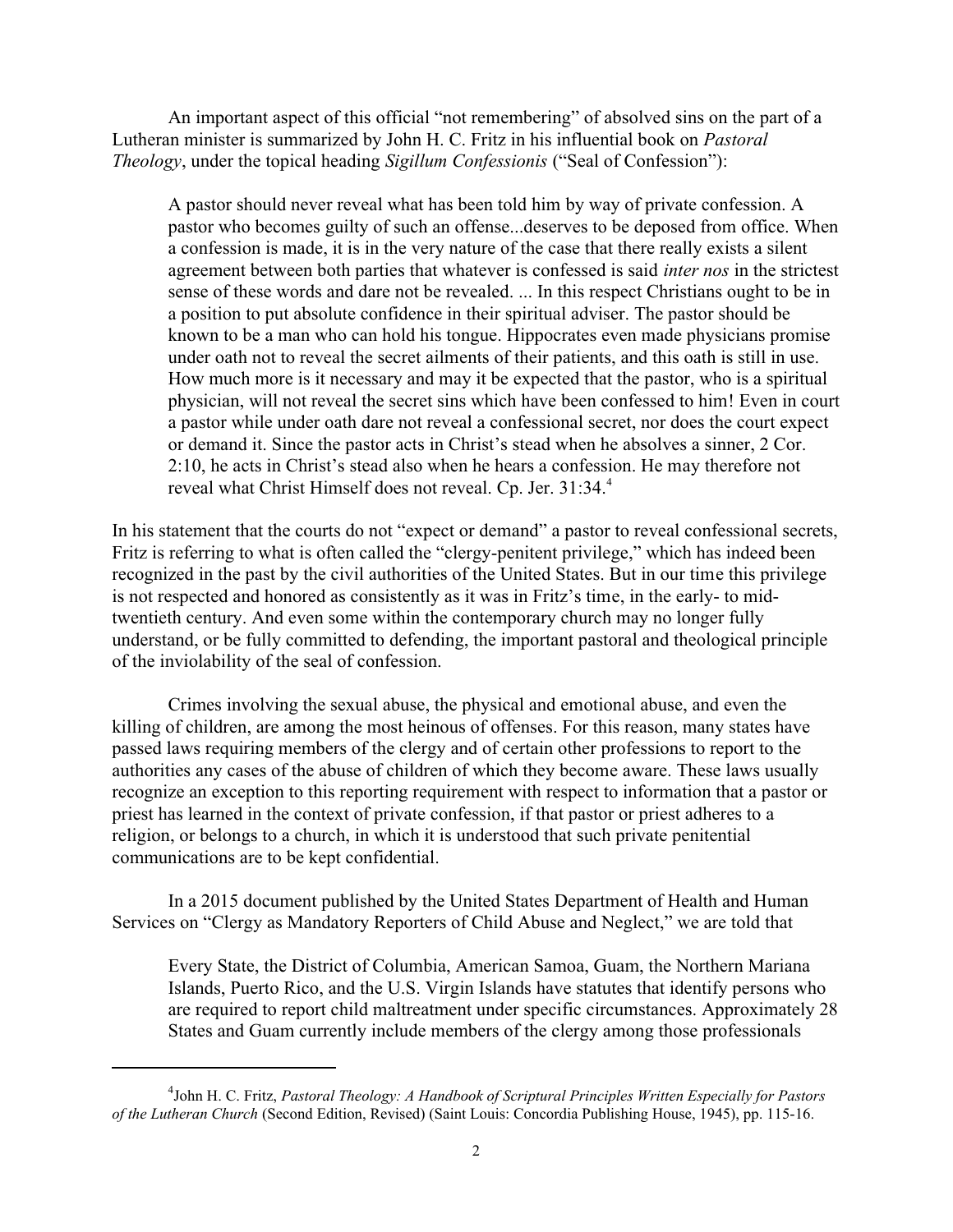specifically mandated by law to report known or suspected instances of child abuse or neglect. In approximately 18 States and Puerto Rico, any person who suspects child abuse or neglect is required to report it.<sup>5</sup>

With respect to the legal principle of "clergy-penitent privilege," and the confidentiality that inheres in that privilege, the HHS document states that

Mandatory reporting statutes in some States specify the circumstances under which a communication is "privileged" or allowed to remain confidential. Privileged communications may be exempt from the requirement to report suspected abuse or neglect. ... Most States do provide the privilege, typically in rules of evidence or civil procedure. If the issue of privilege is not addressed in the reporting laws, it does not mean that privilege is not granted; it may be granted in other parts of State statutes. This privilege, however, is not absolute. While clergy-penitent privilege is frequently recognized within the reporting laws, it is typically interpreted narrowly in the context of child abuse or neglect.<sup>6</sup>

Wisconsin Statute 48.981 is a good example of a state law that recognizes, yet narrowly defines, the clergy-penitent privilege; and that exempts a clergyman from reporting his knowledge of a case of child abuse when this knowledge has been obtained by him exclusively in a setting of private confession and absolution. That statute requires pastors (and others) to report to the authorities any instances of the sexual abuse of children of which they have definite knowledge or which they reasonably suspect, but makes this exception:

A member of the clergy is not required to report child abuse information...that he or she receives solely through confidential communications made to him or her privately or in a confessional setting if he or she is authorized to hear or is accustomed to hearing such communications and, under the disciplines, tenets, or traditions of his or her religion, has a duty or is expected to keep those communications secret.<sup>7</sup>

The historic disciplines, tenets, and traditions of the Evangelical Lutheran Church do in fact recognize and require the inviolability of the seal of confession in such cases, so that Lutheran pastors are accordingly not being called upon by this law – or by similarly-worded laws in other states – to violate the seal of confession. Lutheran pastors are, however, required to report any abuse that they themselves witness, that is reported to them by a victim, or that they learn about in some other way, apart from the confessional.

<sup>&</sup>lt;sup>5.</sup> Clergy as Mandatory Reporters of Child Abuse and Neglect," State Statutes Current through August 2015 (published through the Child Welfare Information Gateway by the Youth and Families Children's Bureau of the Administration on Children within the Administration for Children and Families of the U.S. Department of Health and Human Services), p. 1.

<sup>&</sup>lt;sup>6</sup>"Clergy as Mandatory Reporters of Child Abuse and Neglect," p. 2.

 $7$ <sup>"</sup>Clergy as Mandatory Reporters of Child Abuse and Neglect," p. 16.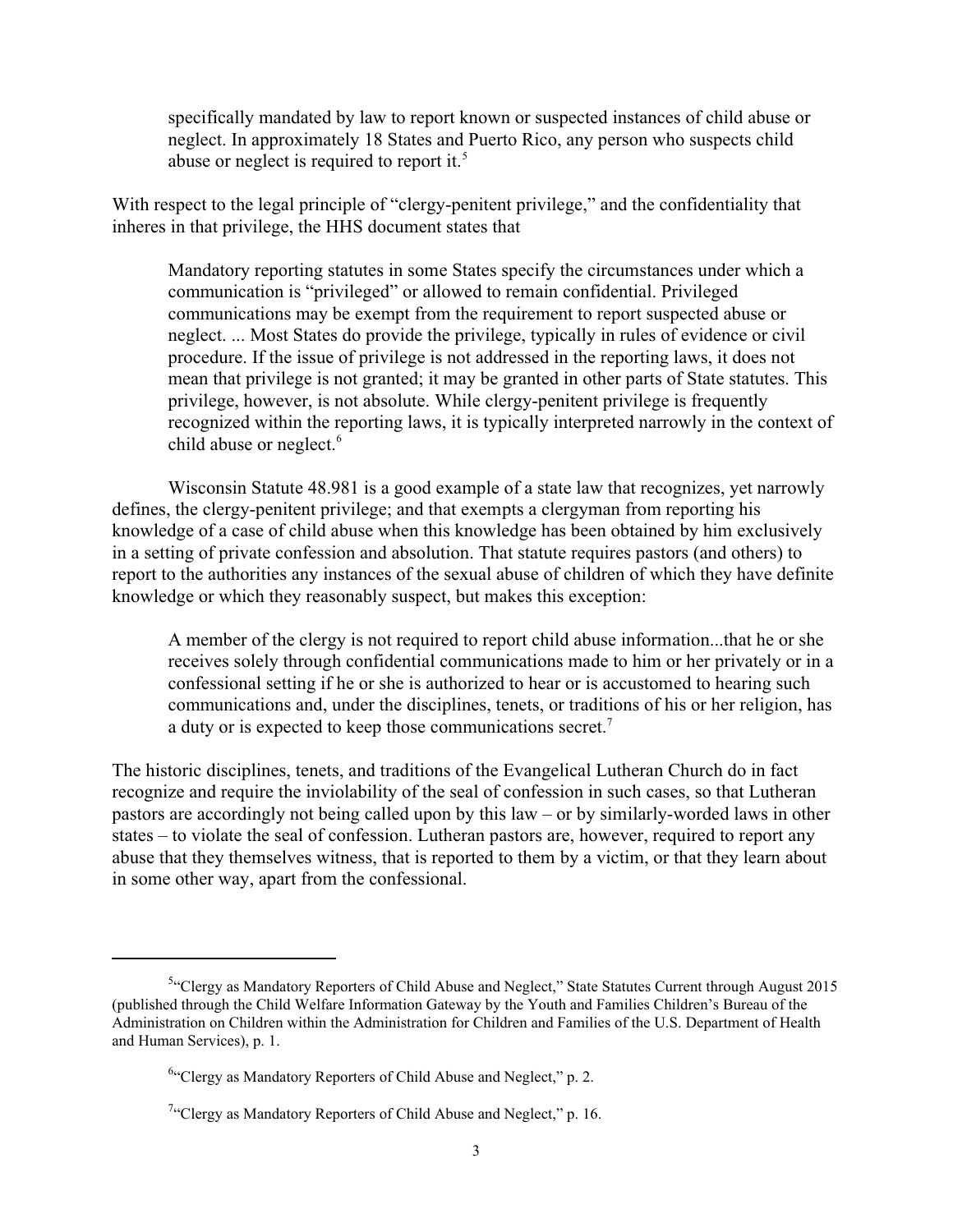Martin Luther's deeply-held convictions on this question – which are fully in accord with the teaching of the Holy Scriptures and the Lutheran Confessions – are set forth (in his typically colorful way) in a Table Talk conversation that took place in August of 1540:

Somebody asked, "Doctor, if a parish minister absolves a woman who has killed her infant child and afterward the matter becomes public through others, should the parish minister, when asked, offer testimony in this case before a judge?"

"By no means," said the doctor [Martin Luther], "for the forum of conscience is to be distinguished from the forum of the civil government. The woman didn't confess anything to me; she confessed to Christ. But if Christ keeps it hidden, I should conceal it and simply deny that I heard anything. But I would say privately to the woman when she came to me for absolution, 'You whore, don't you ever do it again!'"

"Doctor, what if that woman said that she had been absolved by you and wished to be set free for the reason that Christ had discharged her. Therefore, she would say, the judges can't decide anything against her."

The doctor replied, "I repeat that civil matters must be distinguished [from ecclesiastical]. If I were summoned to appear in this case I would deny it again, for I'm not the person who should speak, testify, etc., in the political forum but in the forum of conscience. Therefore I would say, 'I, Martin Luther, don't know anything at all about whether she was absolved. Christ knows, for he's the one with whom she spoke, to whom she confided something or didn't, who (as he certainly knows) absolved her or didn't. I know nothing about it because I don't hear confession; it's Christ who does.'"<sup>8</sup>

The man "Martin Luther," insofar as he is a citizen of Electoral Saxony over whom the civil courts of Electoral Saxony have legitimate jurisdiction, does not "know" anything about this matter – even if Christ and Christ's official representative *may* know something about it. But the civil courts of Electoral Saxony have no legitimate jurisdiction over Christ – or by extension over an official representative of Christ, when that representative is functioning within the parameters, and according to the requirements, of the sacred office that Christ has entrusted to him. In the confessional setting, the pastor does stand in the place of Christ, not in the place of his own person, and certainly not in the place of the civil government. This is the primary Biblical and theological underpinning of the principle that the seal of confession must always be maintained.

In our time, however, civil courts and state legislatures do not always recognize the proper limits of their authority in these matters. Some states, in their mandatory reporting laws, presume to dictate to pastors or priests that they must, if need be, *violate* the historical disciplines, tenets, and traditions of their church when a penitent has privately confessed a sin of child abuse. Regarding the "clergy-penitent privilege," the HHS document states that

The circumstances under which it is allowed vary from State to State, and in some States it is denied altogether. For example, among the States that list clergy as mandated reporters, Guam, New Hampshire, and West Virginia deny the clergy-penitent privilege in cases of child abuse or neglect. Four of the States that enumerate "any person" as a

<sup>8</sup> Table Talk #5178, *Luther's Works*, Vol. 54 (Philadelphia: Fortress Press, 1967), pp. 395-96.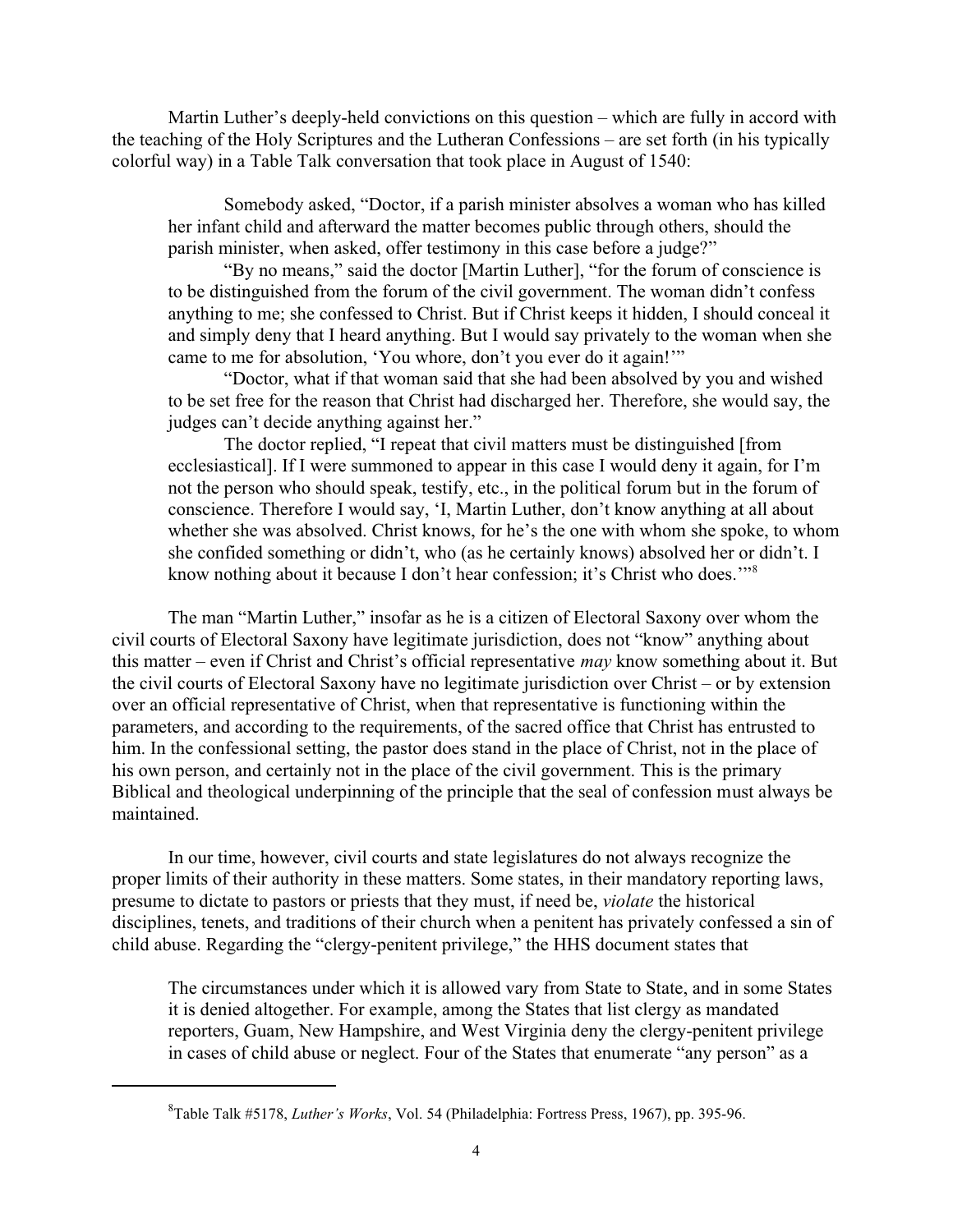mandated reporter (North Carolina, Oklahoma, Rhode Island, and Texas) also deny clergy-penitent privilege in child abuse cases.<sup>9</sup>

This is unacceptable to any conscientious pastor of any denomination who believes in the Biblical doctrines of the public ministry, the divine call, the office of the keys, and divine forgiveness; and who also believes that "we must obey God rather than men" on those occasions when "men" demand that Christian pastors "render to Caesar" what they are permitted by vocation and conscience to render only to God (Acts 5:29b; Matthew 22:21b, ESV). It is also difficult to imagine how such statutory demands would pass Constitutional muster if they were ever challenged in a United States federal court, in view of the First Amendment's guarantee that the government "shall make no law respecting an establishment of religion, *or prohibiting the free exercise thereof*."

A secondary factor in maintaining the principle that the seal of confession is inviolable, is the implied "contract" that is in effect when a penitent speaks confidentially with a pastor, and confesses a sin. This sin is confessed with the understanding that it will never be divulged. If that understanding were not in place, then it is extremely unlikely that the penitent would have come to the pastor and confessed the sin in the first place. A pastor's official blanket pledge of confidentiality with respect to such matters allows him to have ongoing relationships of trust with his parishioners and with others whom he serves in a pastoral capacity. This is very similar to the ethical standard of the legal profession regarding private privileged conversations between an attorney and a client, which likewise requires such confidentiality. If there were no such pledge on the part of a pastor, then there would be no such trusting relationships.

And when there is such a pledge, either stated or implied, and a pastor divulges a confessed sin anyway, then this would be a profoundly serious breach of personal and professional ethics. A lawyer could be disbarred for such an offense. Historically, a Christian clergyman who violated the seal of confession would face defrocking – and on occasion an even worse punishment. In his highly-respected *American-Lutheran Pastoral Theology*, C. F. W. Walther reports that

When Luther was told that the city council in Venice had condemned to the fire a monk who had absolved a murder confessed to him by someone but had then let himself be persuaded to disclose it through bribery, Luther replied, "This is a proper, good, and reasonable ruling and a wise opinion on the part of the council, and it was fitting to burn the monk as a traitor."

Walther does not endorse such a severe punishment for this kind of offense, but he does go on to say that, "At any rate, a preacher who gossips [about things revealed] in confession has ruined his ministry and deserves to be removed."<sup>10</sup> A pastor divulging a confessed sin would also be a

<sup>&</sup>lt;sup>9</sup>"Clergy as Mandatory Reporters of Child Abuse and Neglect," p. 2.

<sup>10</sup>C. F. W. Walther, *American-Lutheran Pastoral Theology*, edited by David W. Loy, translated by Christian C. Tiews (Saint Louis: Concordia Publishing House, 2017), p. 195. The Luther reference is cited from Walch 22:880.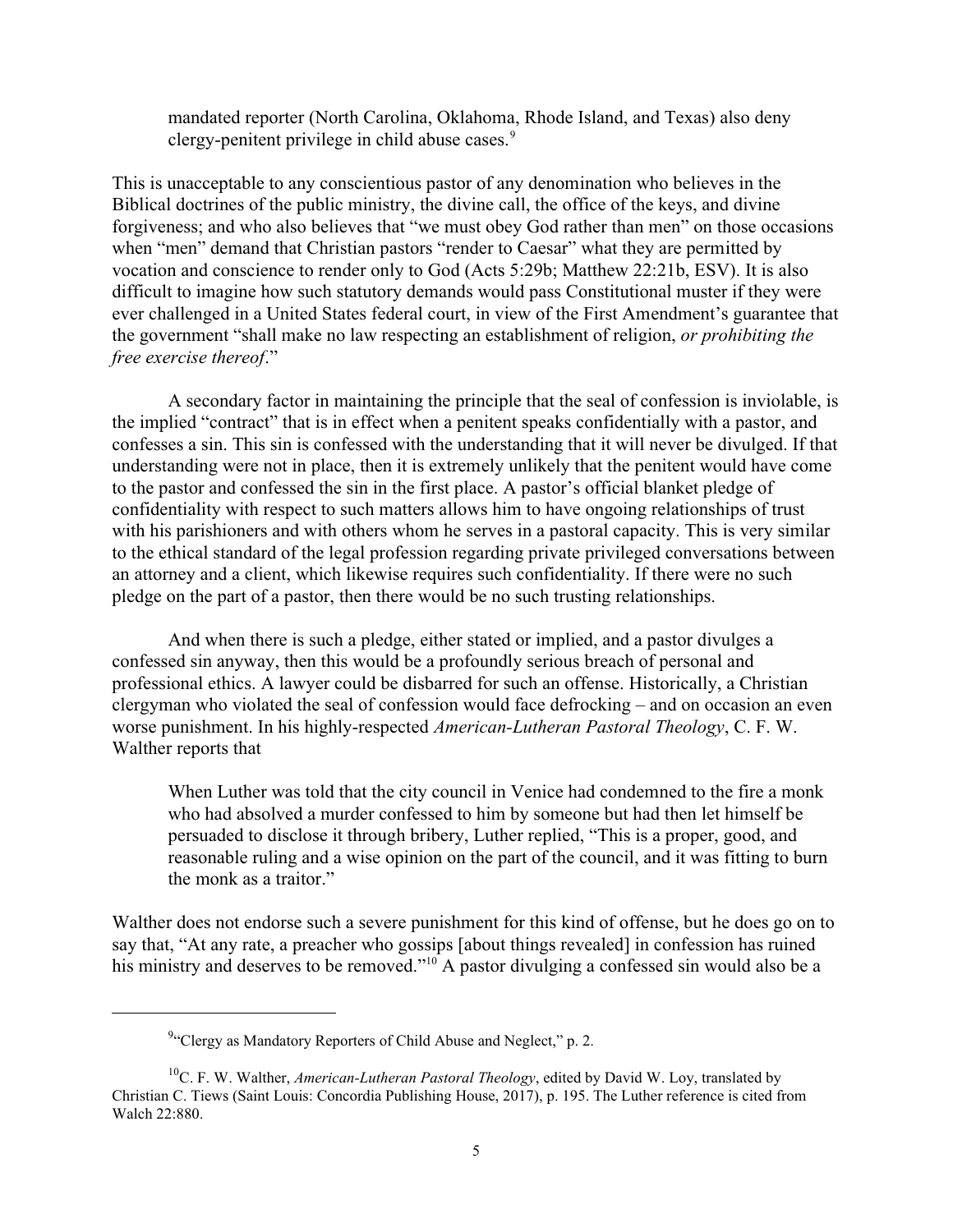violation of the Eighth Commandment, which forbids not only telling lies, but also telling the truth to the wrong people and for the wrong reasons. A pastor who knows of a sin only by means of the confessional, but who may be tempted to speak of that sin to a third party, would be admonished by the Large Catechism: "if you know about it, know it for yourself and not for another."<sup>11</sup>

In keeping with this line of thought, the orthodox Lutheran theologian Johannes Fecht writes that the pastoral obligation not to break the seal of confession "is based on a silent agreement between the one hearing confession and the one confessing. For if the minister of the Church were not obligated to the most rigorous silence, then the hearer would be acting foolishly if he entrusted to the former at his own risk something he could, according to Lutheran principles, keep secret."<sup>12</sup> In other words, a penitent is not obligated by Lutheran teaching to enumerate all his sins in order to receive absolution. As the Augsburg Confession states, "Our churches teach that private Absolution should be retained in the churches, although listing all sins is not necessary for Confession."<sup>13</sup> A Lutheran penitent is nevertheless invited and encouraged to confess to the pastor any specific sins that are especially troubling to him, so that the pastor or confessor can assure him personally of God's forgiveness of those sins, and so that the pastor can also offer additional counsel and instruction tailored to his specific circumstances. As Luther explains,

To confess sin does not mean (as among the papists) to recite a long catalog of sins, but to desire absolution. This is in itself a sufficient confession, that is, acknowledging yourself guilty and confessing that you are a sinner. And no more should be demanded and required, no naming and recitation of all or some, many or a few sins, unless you of your own accord desire to indicate something that especially burdens your conscience and calls for instruction and advice or specific comfort, such as young, plain folk and also others often require. $14$ 

The Small Catechism points out that "for those who have great burdens on their consciences, or are distressed and tempted, the confessor will know how to comfort and to encourage them to believe with more passages of Scripture."<sup>15</sup> The pastor's knowledge of specific offenses also gives him an opportunity to guide a penitent toward a proper making of amends, and toward the bearing of the proper fruits of repentance, when the proper amends and fruits in a particular situation are clear. But this level of spiritual care and pastoral influence – together with all the

<sup>11</sup> Large Catechism I:270, *Concordia: The Lutheran Confessions*, p. 390.

<sup>12</sup> Johannes Fecht, *Instructio pastoralis*, p. 151; quoted in Walther, *American-Lutheran Pastoral Theology*, p. 195.

<sup>13</sup>Augsburg Confession XI:1, *Concordia: The Lutheran Confessions*, pp. 35-36.

<sup>&</sup>lt;sup>14</sup>Martin Luther, *Am Oster Dinstage. Evangelium Luc. xxiiii. Ein ander Predigt.* [On the Festival of Easter. The Gospel according to Luke, 24. Another Sermon.] (1531) *(Crucigers Sommerpostille*, 1544) (WA 21:263); quoted in *What Luther Says: An Anthology* (compiled and edited by Ewald M. Plass) (Saint Louis: Concordia Publishing House, 1959), Vol. I, p. 331.

<sup>15</sup> Small Catechism V, *Concordia: The Lutheran Confessions*, p. 342.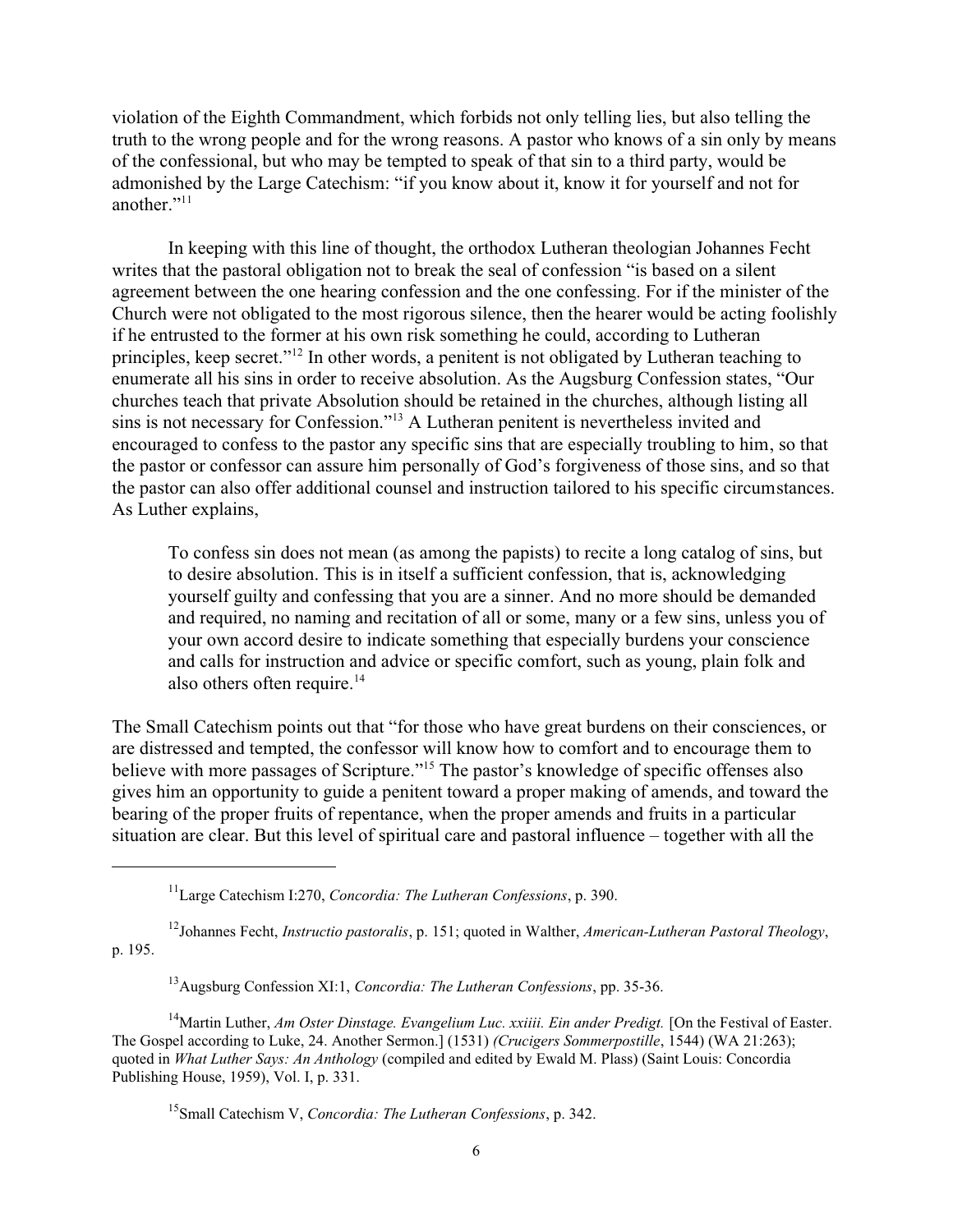benefits for the soul and conscience that accompany this care and influence – would not be possible, if the penitent did not know in advance that such communications would be kept confidential. He consequently would keep all of these things to himself, and not discuss them with the pastor.

Fecht goes on to say that in the act of hearing confession, "the minister of the Church is not regarded as a prosecutor or examiner or judge." And in response to the erroneous opinion that a high regard for the integrity and confidentiality of the clergy-penitent relationship is to be found only in the Roman Catholic Church, and only as a component of the distinctive Romanist doctrine of the priesthood, Fecht plainly states that "not only the Roman but also our whole Lutheran Church commands that this confidentiality be kept holy." He adds that, "with regard to the seal of confession, we should note that it extends not only to whatever is discussed with the prior promise of secrecy in the confessional between the one hearing confession and the one confessing but also to all other, even private, interactions that occur pastorally between the father confessor and the one confessing, unless he explicitly stated that he was speaking with him in a different capacity."<sup>16</sup>

One area where the casuistic norms of the Evangelical Lutheran Church differ from the casuistic norms and canonical requirements of the Roman Catholic Church, is that there is no unqualified requirement that a Lutheran pastor keep in confidence absolutely everything that is discussed in the context of the confessional conversation or ritual. Fritz asks, "Shall a pastor reveal a sin *which is yet to be committed* and which has been confessed to him?" His answer is that such a "confession" is "in its very nature different" from a confession of a sin of the past that the penitent regrets. Fritz goes on to explain that "The only purpose of the confession of any sin is to receive the assurance of forgiveness; this assurance, however, cannot be sought in advance for sins yet to be committed."<sup>17</sup>

For Lutherans, then, the seal of confession, and the bond of pastoral confidentiality, do not necessarily apply in all respects to someone's admission of a plan to commit a sin in the future – especially if the pastor is not able to persuade the person with whom he is speaking to refrain from the evil that he intends. And the seal of confession, and the bond of pastoral confidentiality, likewise do not necessarily apply in all respects to a sin that *began* in the past but that is, in effect, still taking place – especially when such a sin presents a current and future danger to other people and to the larger community, such as the kidnaping of a person who is still in confinement and has not been released; the poisoning of a well from which people are still drinking; or involvement in an assassination conspiracy that the other conspirators still intend to carry out. Fritz adds that in regard to difficult cases of this kind, "When a pastor is in doubt what to do, he will do well to seek the advice of more experienced brethren in the ministry, in whom he has the confidence that they will exercise good judgment in such a matter."<sup>18</sup>

<sup>&</sup>lt;sup>16</sup> Fecht, p. 151; quoted in Walther, *American-Lutheran Pastoral Theology*, p. 195.

<sup>&</sup>lt;sup>17</sup> Fritz, pp. 116-17. Emphasis in original.

 $^{18}$ Fritz, p. 117.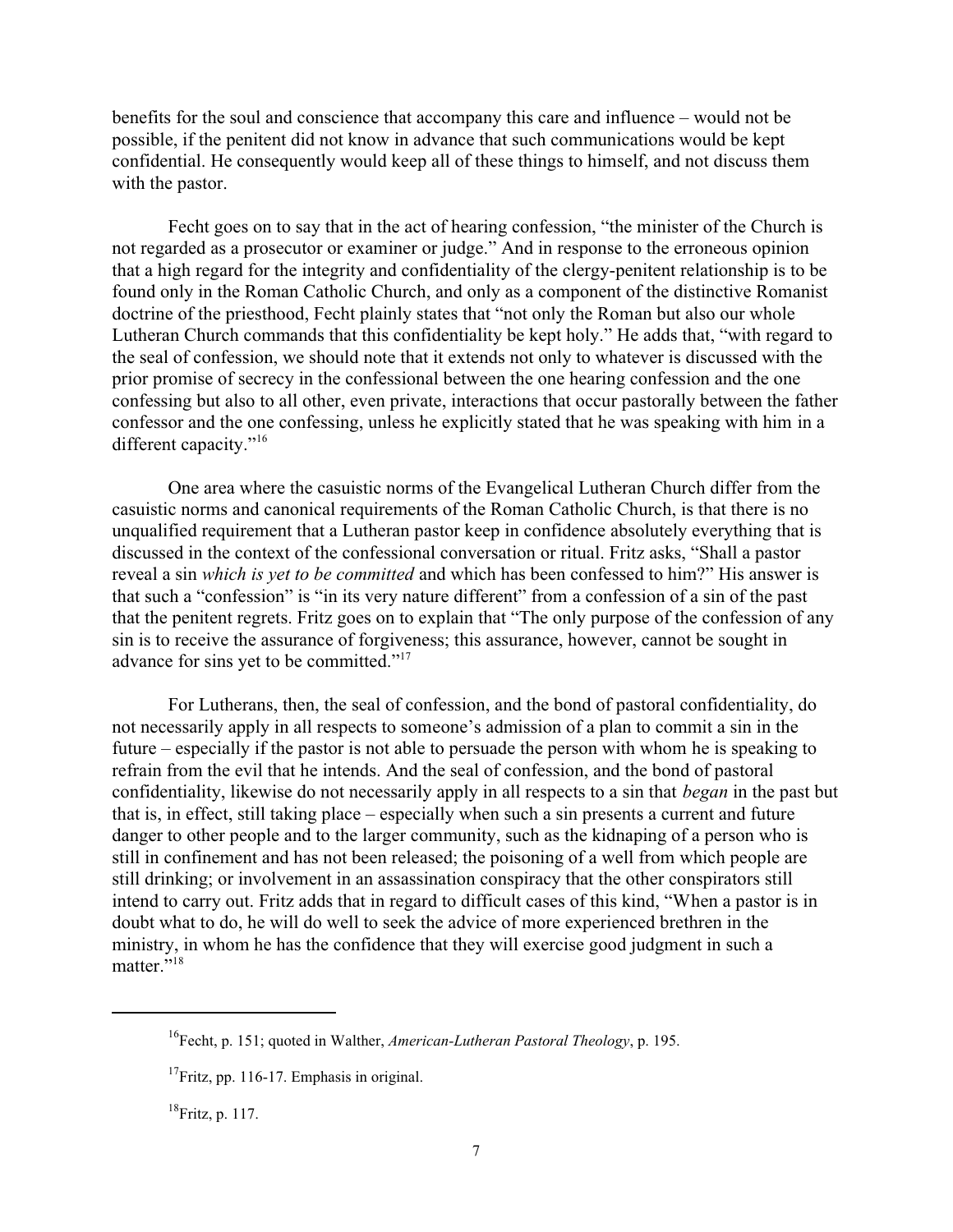The Evangelical Lutheran Church would, in principle, recognize the right of the civil authorities to require people – including pastors – to divulge their knowledge of certain *current and future crimes*, regardless of how they obtained that knowledge. And so, for example, if someone admitted to a pastor – even in a setting of private confession – that he was abusing a child and did not plan to stop, this would be treated differently from someone's confidential admission to a pastor that he had abused a child (or anyone else) *in the past*, and was deeply remorseful over this past sin. The seventeenth-century theologian Johann Conrad Dannhauer is speaking of such things when he writes:

It is true that what is confided is to be kept secret, in accordance with natural obligation (Prov. 11:13), in accordance with the ancient practice of the church, and because the preacher acts in the stead of Christ – because the latter [Christ] covers up the sins of the repentant, the one absolving must not disclose them, especially secret and nonoffensive sins. But if silence would harm the state or love of one's neighbor (if, for example, a conspiracy, treason, poisoning of wells, or the danger of arson were confessed), then the one who confessed this is to be urged either to disclose the matter himself or explicitly to allow it to be revealed. Otherwise he will not receive the blessing of the loosing key. If he does not want this, then more concern should be had for society than for an individual person, and there is no seal in the divine Law that could be held over the mouth in this  $case<sup>19</sup>$ 

Also addressing these kinds of current and future sins – but not sins that are only in the past – Fecht similarly explains that

Those sins which, if they remain concealed, involve the destruction of either an entire community or several [people] should not be kept secret, since a community should be the object of greater concern than an individual. ... However, one should proceed as considerately in such a disclosure as the holiness of the seal of confession demands. The person must be protected as long and as far as possible.<sup>20</sup>

But past sins for which a penitent had sought the Lord's forgiveness – including sins that were also civil crimes – may not be divulged by a Christian pastor. This remains the case even if the pastor personally suspects that the confessing person may not have been completely sincere in his repentance or in his stated intention to avoid that sin in the future. Only God "knows the heart" (Acts 15:8, ESV). While a pastor according to his office represents God and speaks for God, he is not God, and is not able to know everything that God knows. "For the Lord sees not as man sees: man looks on the outward appearance, but the Lord looks on the heart" (1 Samuel 16:7, ESV).

Regarding the way in which a pastor deals with someone who says that he repents of a certain sin, but whose sincerity in this repentance is doubted by the pastor, Fritz writes:

<sup>19</sup> Johann Conrad Dannhauer, *Hodomoria Spiritus Papae*, p. 1456; quoted in Walther, *American-Lutheran Pastoral Theology*, p. 197.

<sup>20</sup> Fecht, p. 152; quoted in Walther, *American-Lutheran Pastoral Theology*, p. 196.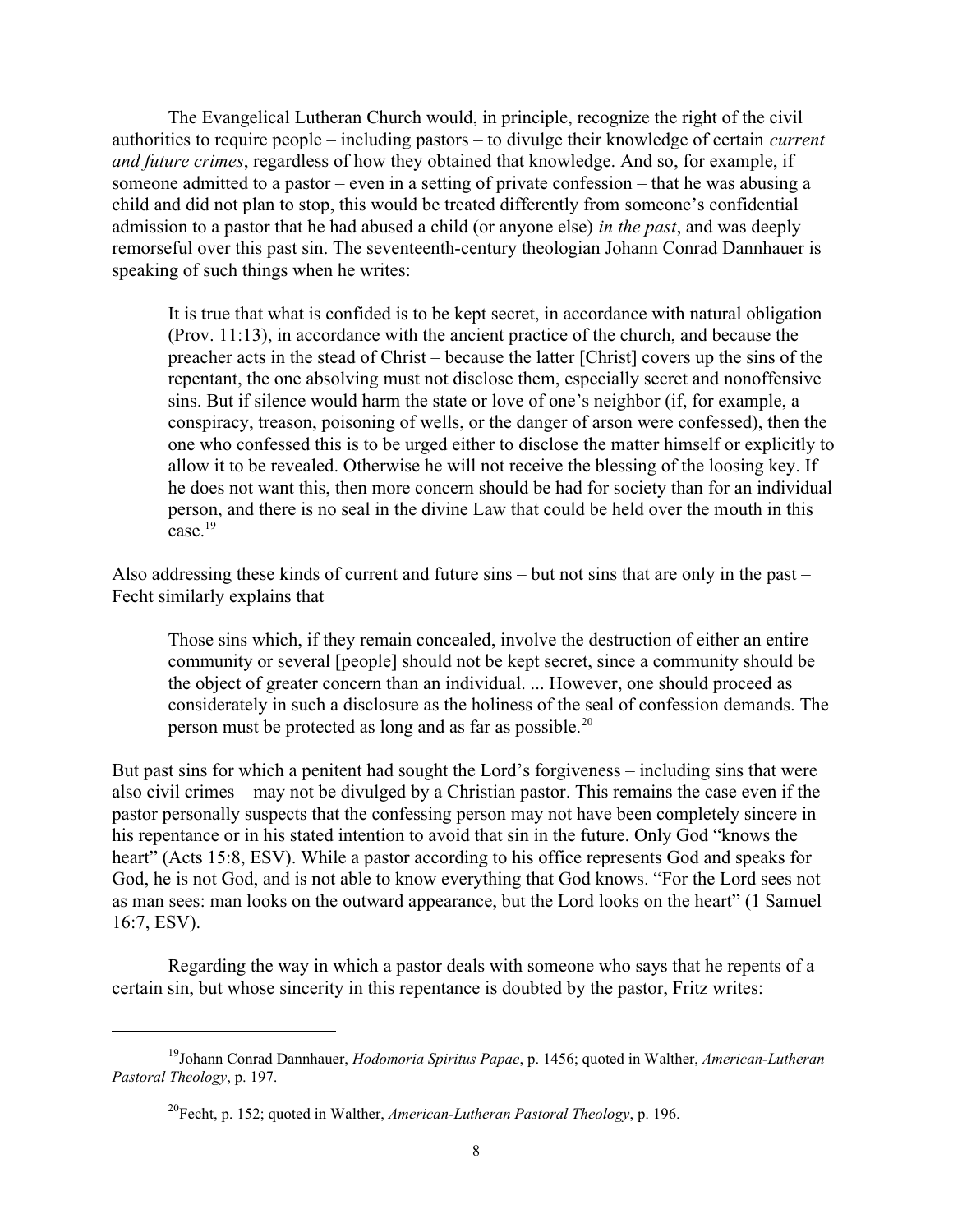Whenever a pastor is much in doubt whether or not a person...is penitent, but cannot absolutely prove the impenitence of such a person, he dare not...absolve such a person *conditionally* nor add any manner of warning or threat to the absolution; for the absolution is in its very nature unconditional, and so-called conditional absolution is not absolution at all. Whether or not the sinner receives the benefit of such absolution is another question. The benefit of the absolution can be received only by faith, and faith presupposes a contrite heart. But as far as the absolution is concerned, *God verily and truly offers forgiveness.*<sup>21</sup>

Lutheran casuists through the years have also addressed highly extraordinary situations, where a pastor's procedure in dealing with statements that had been made by a penitent in the context of confession did differ from what his ordinary procedure would be. One example involved a woman who under torture confessed to a capital crime that she had not actually committed, since she preferred death over continuing torture. In the setting of private confession with a pastor, before her scheduled execution, she admitted that she had not actually committed the crime of which she had been convicted. But she also asked the pastor not to divulge this private recantation, since she feared being tortured again. The pastor did divulge what she had said in confidence anyway, and this prompted the authorities to overturn her conviction and cancel her execution. This divulging of information that had been learned in the confessional was not a divulging of a sin that someone had committed, but it was a divulging of a sin that someone had not committed.<sup>22</sup>

Another extraordinary case involved a bandit known as Lips Tullian. He was caught, tried, and convicted of his crimes. Because of his cooperation with the authorities – in his having persuaded several of his accomplices also to confess what they had done – he was granted a more humane form of execution (beheading rather than being broken on the wheel). One additional requirement was that he also confess his sins publicly and express repentance for them. This he did, also in the presence of a pastor, who then publicly absolved him before his beheading in Dresden in 1715.<sup>23</sup> The pastor's willingness to go along with this unusual way of hearing and responding to a confession did not involve his personal divulging of past sins of which the civil authorities were not already aware.

The eighteenth-century theologian Salomon Deyling refers to the Tullian case in his explanation of the important Lutheran distinction that has already been mentioned, between a confession of past repented-of sins, and a confession of ongoing present sins or intended future sins:

We distinguish between sins that have already occurred and those that have yet to be committed. The former are rightfully kept secret and covered with complete silence,

 $^{21}$ Fritz, p. 115. Emphases in original.

<sup>22</sup> See Walther, *American-Lutheran Pastoral Theology*, p. 197.

<sup>23</sup> See Mitchell B. Merback, *The Thief, the Cross and the Wheel: Pain and the Spectacle of Punishment in Medieval and Renaissance Europe* (London: Reaktion Books, Ltd., 1999), pp. 153-54.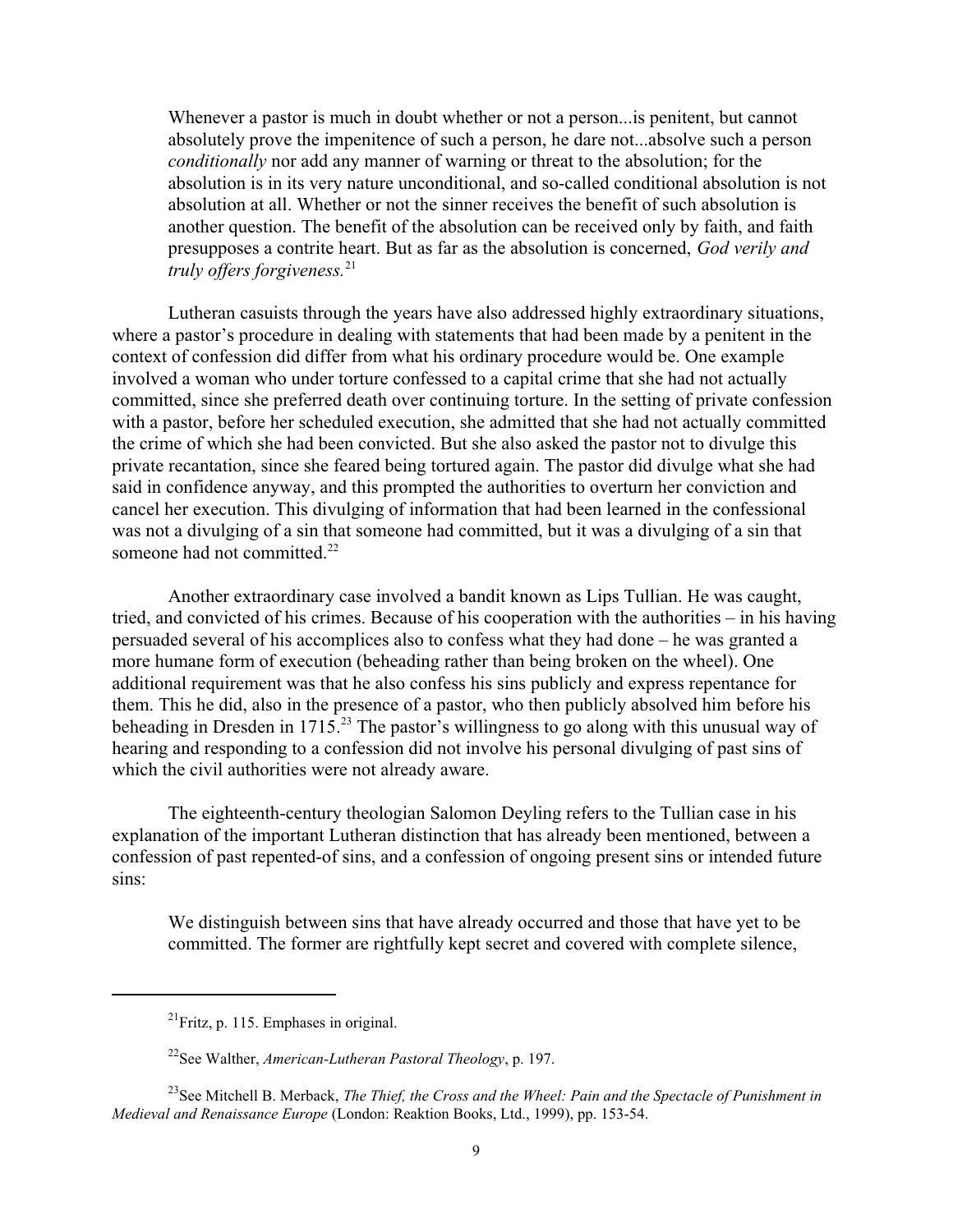provided the general well-being and the command of the highest authorities do not command something else, as was the case with the notorious Lips Tullian. With regard to future sins and sins still to be committed, there is less concern. For if an offense revealed under the seal of confession and keeping that same [sin] secret would lead to the destruction of the highest authorities or the state or the neighbor – for instance, if a conspiracy, treason, the poisoning of a well, and arson were confessed – and the person confessing persisted in his evil plan after being warned by the preacher, in this case he, as an impenitent, may not be absolved nor may his horrific crime be kept secret, if the one hearing confession does not wish to act contrary to the law of nature, which commands us to prevent every destruction of the neighbor, [and if he does not want] to make himself a participant in the same sin and guilty of shedding innocent blood. Thus that Jesuit could have prevented the murder of King Henry IV of France if he had not kept secret the plan of Ravaillac which had been revealed to him. And even if someone who confessed the intention to commit a crime promised not to commit the crime after stern reproach by the father confessor, it would still be in accordance with love and prudence, while keeping the one who confessed anonymous, quickly to inform the people whose well-being is at stake, so that they may exercise care and ward off the danger. In fact, if the well-being of the highest authority or of the republic requires it, he may not conceal even the name. In light of all of this, it is not difficult to answer the question whether a confession should be revealed if, by concealing the confession of the guilty person, an innocent person would lose his life, even if he had not revealed his innocence himself. Our theologians correctly answer the question in the affirmative, but with a distinction between revealing the criminal and [revealing] the crime; only the latter is permissible here.<sup>24</sup>

Walther summarizes the normative centuries-old Confessional Lutheran standards concerning these matters:

A preacher must not reveal what is confessed or [made] known to him in confession, or even [just] as a preacher. Instead, he must keep it secret because of the seal of confession<sup>25</sup>

...if someone confesses a sin still to be committed, this does not at all fall into the category of confession. While such admissions should also in no way be revealed except in the most extreme emergencies, if what is revealed concerns a sin that would harm another person, perhaps an entire community – a planned murder, maybe the assassination of a king, the poisoning of a well, arson, treason, and the like – then [the pastor] must above all appeal with all means to the conscience of the one blinded not to carry out his plan. However, if this is unsuccessful, the matter must be reported to the

<sup>24</sup> Salomon Deyling, *Institutiones prudentiae pastoralis*, p. 456; quoted in Walther, *American-Lutheran Pastoral Theology*, pp. 196-97.

<sup>25</sup>Walther, *American-Lutheran Pastoral Theology*, p. 194.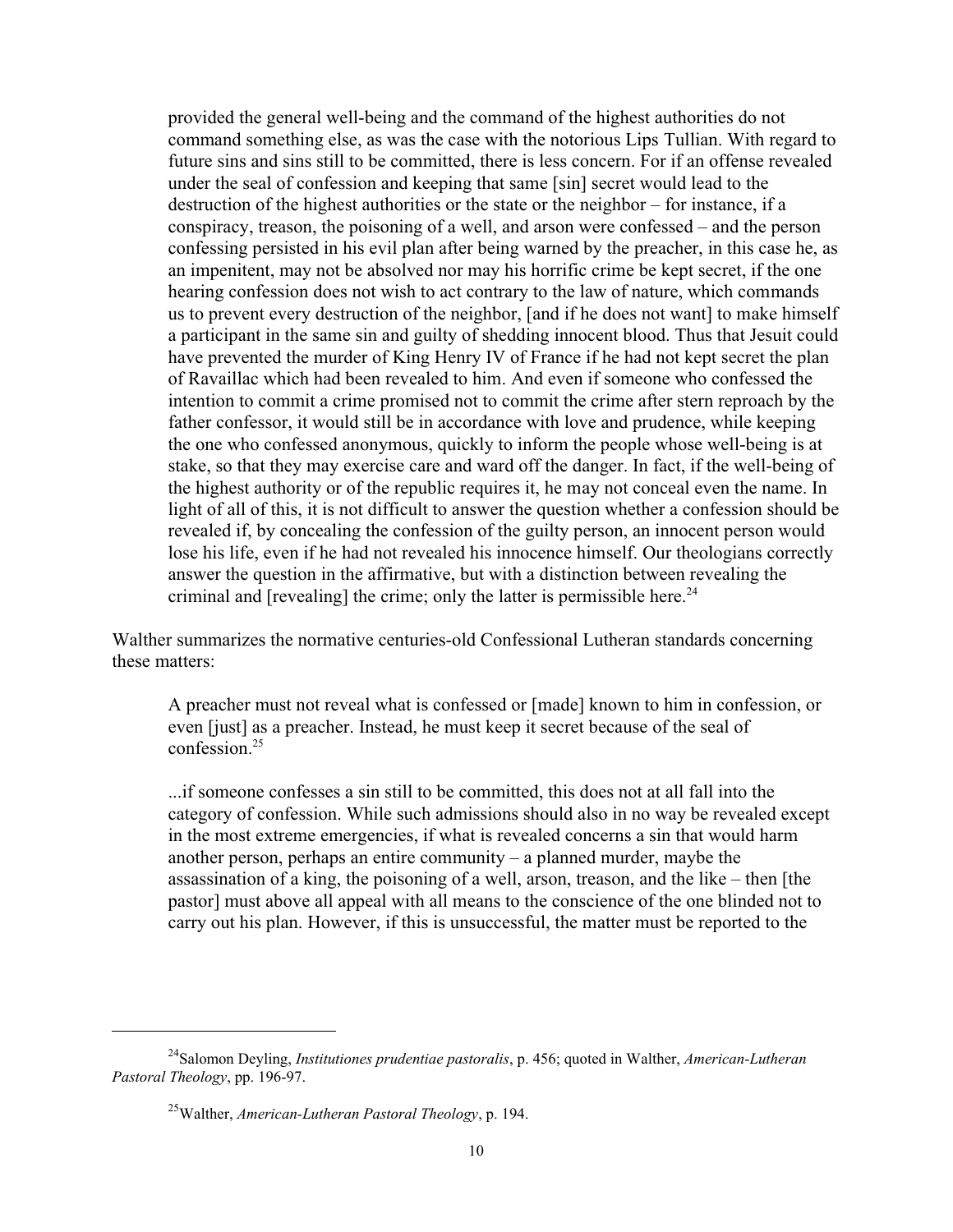proper authorities (without names, if this is enough to avert the danger; however, where this is not the case, then also by naming names).  $26$ 

In *The Counseling Shepherd* – coauthored by Armin W. Schuetze and Frederick A. Matzke – we are told that in a "confession and absolution" setting, "both pastor and member recognize that what is happening is confidential unless there is a specific understanding to the contrary."<sup>27</sup> Yet Deyling, as already cited, seems to back away from this absolute commitment to confidentiality regarding past sins when he says that "sins that have already occurred...are rightfully kept secret and covered with complete silence, *provided the general well-being and the command of the highest authorities do not command something else*." The example of such a "command of the highest authorities" that he gives (the Lips Tullian case) did not, however, involve a real breaking of the seal of confession. One does also suspect that Deyling may have been influenced by the improper subservience to the civil government that so often characterized the "state church" Lutheranism of his era, which we today would certainly not want to emulate.

But in any case, the possible dilemma posed by Deyling's seeming deference to "the highest authorities" in such a matter would not be a factor in states where these authorities do not in fact command the breaking of the seal, but explicitly protect it with a clergy-penitent exception to the reporting requirements of laws that otherwise require pastors to report the abuse of children or others. Yet even when a state (or country) would presume to require a clergyman to break the seal of confession in certain situations, a Lutheran pastor would not recognize the legitimacy of such a demand, but would see it as an improper governmental intrusion into a realm where the civil authorities have no proper jurisdiction. We recall Luther's way of dealing with a hypothetical situation involving a pastor being subpoenaed to testify in court concerning a confession of infanticide that he would have heard in the course of his pastoral duties. Luther states unambiguously that a pastor should "By no means" comply with such a subpoena, since "the forum of conscience is to be distinguished from the forum of the civil government."

Specifically in regard to the abuse of children, and laws that require a clergyman to report such abuse when he becomes aware of it, we read in *The Counseling Shepherd*:

The question for the pastor may be: "Must I violate my confessional relationship with a member by telling the government? Must I suffer the consequences if I don't think I should reveal what I know?" In certain situations the pastor may in advance warn a counselee what the law requires him to do. Such a warning may, however, terminate a necessary spiritual ministry to that counselee. If indeed the government should ever demand that the pastor violate his conscience bound by the word of God, the pastor must answer, as Peter did, "We must obey God rather than men!" (Ac  $5:29$ ).<sup>28</sup>

<sup>26</sup>Walther, *American-Lutheran Pastoral Theology*, p. 196.

<sup>27</sup>Armin W. Schuetze and Frederick A. Matzke, *The Counseling Shepherd* (Milwaukee: Northwestern Publishing House, 1988), p. 116.

 $^{28}$ Schuetze and Matzke, p. 183.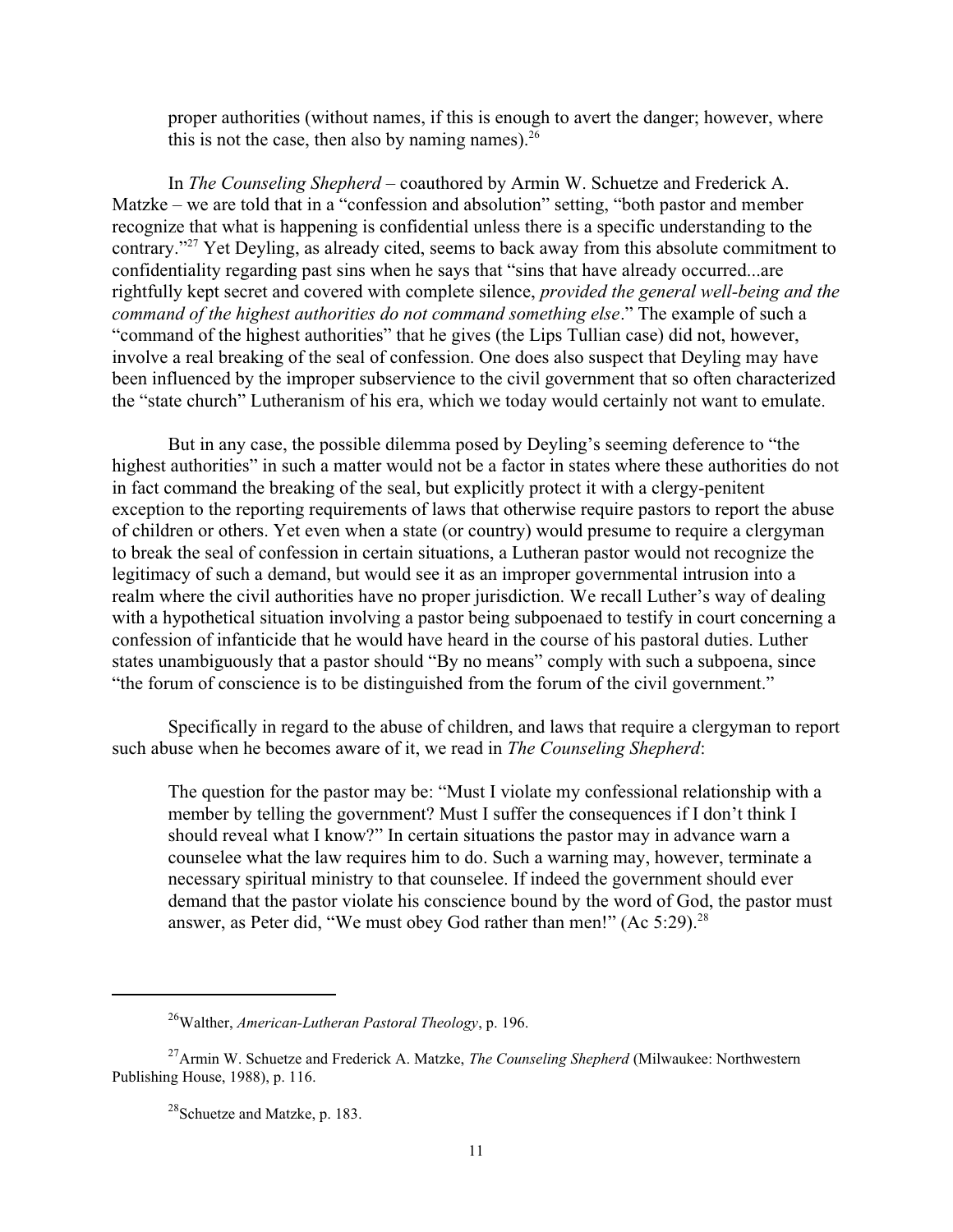Pedophiles and people with similar compulsions, as a category, are notoriously narcissistic and lacking in empathy for their victims; are masters of deception and manipulation; and are very adept at avoiding exposure and hiding their crimes. So, if someone who has been engaging in this kind of behavior approaches a pastor and voluntarily admits what he has been doing, that in itself indicates that this person is not a typical pedophile or sexual predator. It indicates that he is instead an individual whose conscience has been severely pricked by God's Word, so that he would accordingly be expected to be receptive to the Scriptural instruction of the pastor. In the anguish and confusion of his guilt and fear, a pedophile who has internally come under the conviction of the judgment of the divine law against his perverse behavior, may not yet know, when he first confesses his sin to the pastor, what course of action he should now follow in order to avoid this behavior in the future. But in the course of the confidential conversation or conversations that such an individual would then have with the pastor, after the pastor had heard his confession and absolved him, he would in all likelihood allow himself to be guided by the pastor in making the right decisions and in doing the right thing.

This pastoral counseling process – flowing from the confession and the absolution strictly speaking – needs to be allowed to follow its natural calming course, and to reach its proper clarifying conclusion. But this pastoral counseling process would likely never be initiated if a pedophile who is troubled in his conscience, yet uncertain of what he should do, would know in advance that the pastor will automatically turn him in to the authorities if he admits his crime to the pastor. Knowing this in advance would likely have an inhibiting effect on him, and would likely dissuade him from taking that first scary step of opening up to the pastor. If the proper course of action for a penitent sex criminal is indeed for that person to turn himself in to the authorities, we should not expect him to see this at the *beginning* of the counseling process, but rather at the *end* of that process, after the offender has been able to hear, ponder, and eventually embrace the pastor's counsel – all within the safe boundaries of the seal of confession. His receiving of God's forgiveness, and of the comfort of his justification in Christ, can give him the courage and fortitude he needs to be willing and able to report his crime to the authorities. He would not *have* this courage and fortitude *before* receiving God's forgiveness and the transforming grace of the gospel.

In his immediate or ongoing interactions with someone who has confessed a sin involving the abuse of a child, a Lutheran pastor can indeed be expected in most cases to try to figure out a way of persuading the offender to turn himself in to the authorities as a proper fruit of repentance – especially if this was a relatively recent offense. At the very least, a Lutheran pastor who is dealing with such a case can be expected to try to figure out a way of preventing any possible future occurrences of the abuse if there is a danger of this. And a Lutheran pastor can also be expected to try to figure out a way of providing much-needed spiritual care to the victim of such abuse if he is able to do so. But none of this can be at the expense of breaking the seal of confession.

Consider the alternative. If it is known in advance that a pastor will divulge to the authorities any sins of abusing children when these sins are confessed to him, then those who have committed such sins in the past – and who may be tempted to commit them in the future! – will most probably never talk to the pastor about it. The pastor would therefore have no opportunity to interact with an offender regarding these harmful behaviors and temptations; or to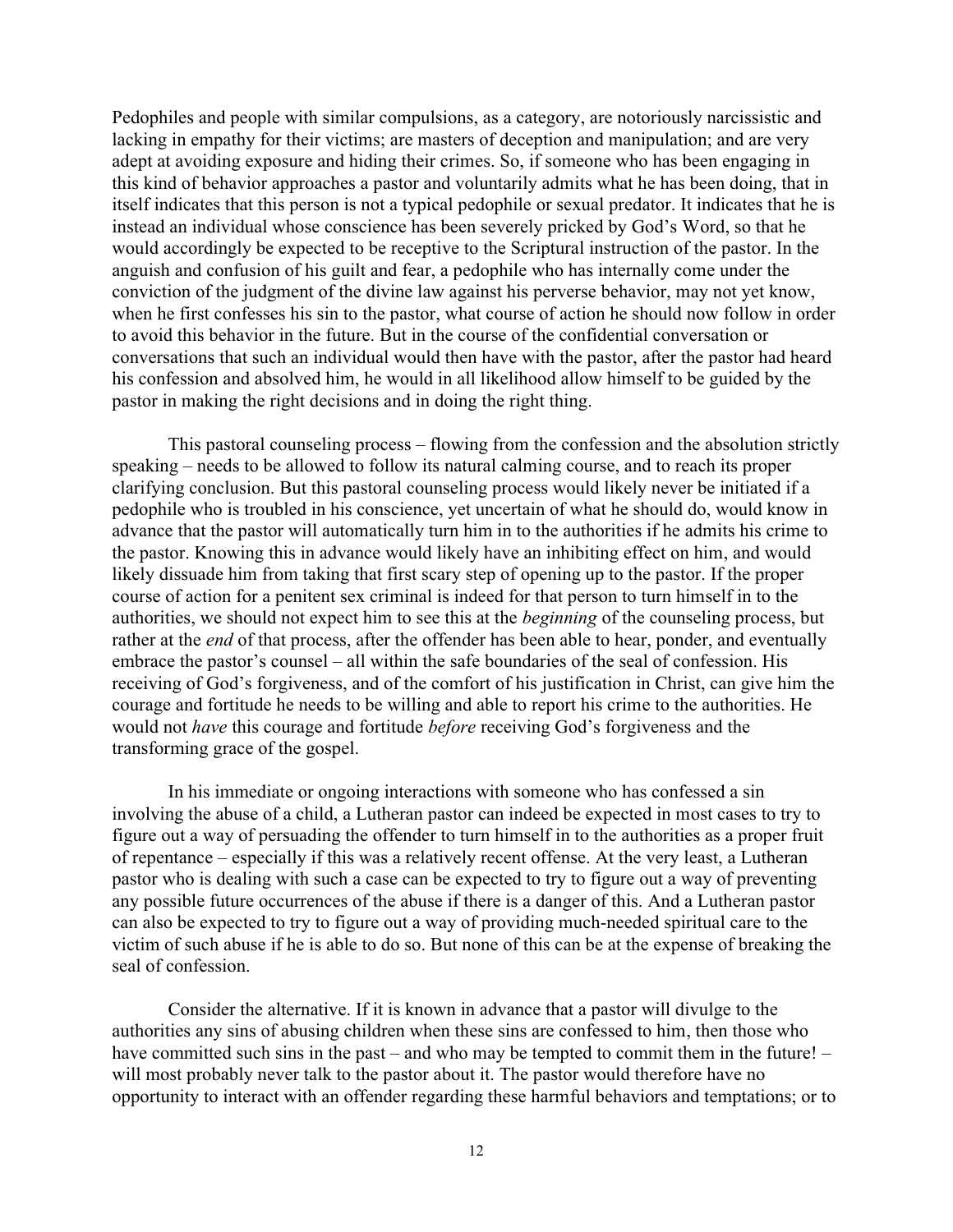offer him the counsel and admonition that he needs concerning such behaviors and temptations, and concerning what the fruits of repentance should now be in his life. If a pastor has a stated policy of reporting and divulging such sins, this would virtually guarantee that such sins would never be confessed to him. Over the long term, that would make the children whom the pastor has an obligation to protect, less safe, and not more safe.

If a pastor who has heard such a confession struggles with the question of what to do with the troubling information he now has regarding the abuse, he needs to remember that the only reason why he does in fact have this information, is because of the seal of confession. Without the guarantee of the seal having been in place before the confession, the confession never would have been made. The seal of confession, and a full and frank confession of sin, rise or fall together. A full and frank confession of sin is therefore not a reason to break the seal. It was precisely the seal that had invited and facilitated this full and frank confession.

A pastor's encouragements toward the bearing of the proper fruits of repentance in the life of a forgiven sinner do not negate God's forgiveness of the sin, or imply that the sin is now being "remembered" once again by either God or the pastor. But these encouragements are an additional component of the ministry of the Word in its totality that a pastor is called to carry out with God's people as God's representative. Martin Chemnitz writes that

the faithful minister of the Word...brings forth all things which are beneficial and applies them to certain subjects which Christ includes under the summary statement "Preach repentance and remission of sins," and "teach them to observe all things which I have commanded you," Luke 24:47 and Matt. 28:19... And Paul in Acts 26:20 sums them up thus: repentance, faith, and works, or the fruits of repentance.<sup>29</sup>

Irwin J. Habeck accordingly exhorts pastors who are hearing a confession that

where there is sorrow over sin against God, there proclaim the forgiveness of that God which was purchased with the blood which our Savior shed for the remission of our sins. We know that where there is true repentance there will be "fruits meet for repentance" (Matt. 3:8). We shall have to point this out. We may have to advise the penitent sinner when he asks what he can do to show that he is sorry for what he has done. But we shall have to be very careful not to let him get the impression that by what he is doing he is making himself worthy of forgiveness, but to lead him to seek it in the Savior's sacrifice of which the gospel tells us. And we must be careful not to impose conditions which must be met before we will let the sinner hear the gospel. ... We dare not withhold the gospel from those to whom the law has revealed their sin, who repent of it, and show the sincerity of their repentance by promising to bring forth the fruits of repentance. "(Charity) believeth all things, hopeth all things" (I Cor. 13:7). $30$ 

<sup>&</sup>lt;sup>29</sup>Martin Chemnitz, *Loci Theologici*, translated by J. A. O. Preus [Saint Louis: Concordia Publishing House, 1989], Vol. II, p. 707.

<sup>&</sup>lt;sup>30</sup>Irwin J. Habeck, "Law and Gospel and the Proper Distinction in Their Use in the Life of the Church," *Wisconsin Lutheran Quarterly*, Vol. 69, No. 3 [July 1972], pp. 180-81.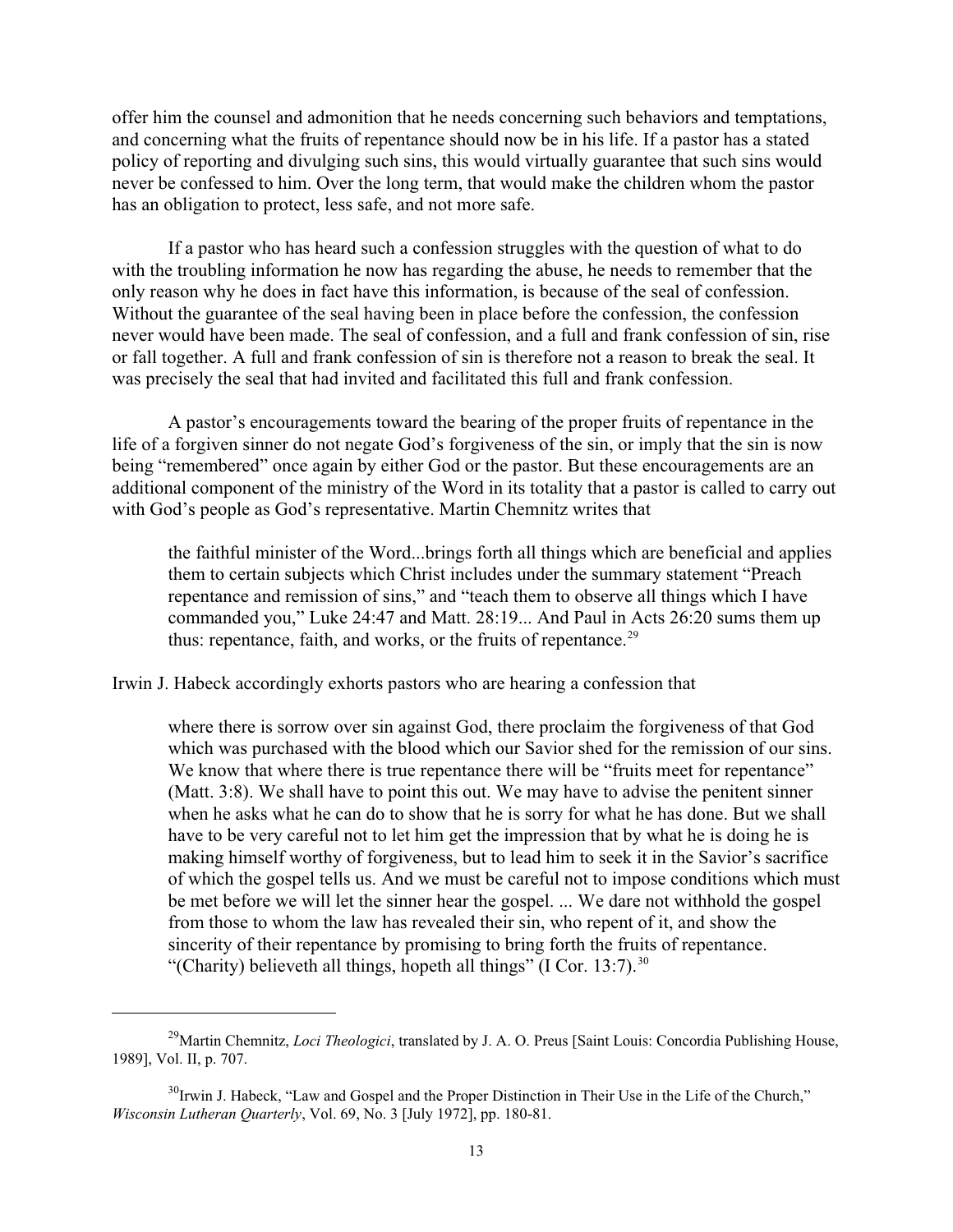In Thesis IX of his well-known lectures on *Law & Gospel*, Walther explores the subject of the forgiving power of absolution, and the objective basis of that forgiving power in the death and resurrection of Christ. He explains that, for a penitent,

The right procedure is not to base the validity of Absolution on our own *contrition*, but to make our *contrition* rest on our Absolution. ... Christ Himself said, "Your sins are forgiven." If He said it, then believe it. If you do not believe it, then you yourself call Christ a liar. Even if we pastors were to pronounce the Absolution to such a person ten times, it would not benefit him. We cannot look into people's hearts. But that is not necessary anyway. We should look only at the Word of our heavenly Father, which informs us that God has absolved the entire world. That assures us that all sins of all humans have been forgiven.<sup>31</sup>

Walther then asks and answers a couple hypothetical questions:

You might ask: "Does this also apply to an ungodly scoundrel who might be plotting a burglary tonight – intent on stealing and robbing?" Indeed it does. The reason this person does not benefit from Absolution is because he does not accept the forgiveness offered him, for he does not believe in his Absolution. If he believed the Holy Spirit, he would stop stealing.

You might also ask: "Is it right to absolve such a scoundrel?" Answer: If you know he is a scoundrel, it would be wrong to absolve him because you know that he will not accept forgiveness. If you know this, you would commit a great and serious sin by performing the sacred act of Absolution for him and thus casting your pearls before swine. But Absolution itself is always valid. If Judas had received Absolution, God would have forgiven his sins; but Judas would have had to accept forgiveness. To obtain this treasure, there must be someone to give it – and someone else to receive it. An unbeliever may imagine and even say that he accepts forgiveness, but in his heart he is resolved to continue his sinful life and to prefer serving the devil.<sup>32</sup>

Another question naturally arises: How *does* a confessor "know" when a person who has come to him for private confession does not actually repent of his sins, and does not actually believe in Christ and his absolution? How does a pastor "know" when he is dealing with a "scoundrel," and not with a weak and struggling Christian? The answer is that he would know this – to the extent that he *can* know this – through carefully listening to what the penitent or would-be penitent says or does not say. He would not know this through presuming to read the mind, or peer into the heart, of the person with whom he is speaking.

An authentic expression of repentance involves not only a statement of sincere regret that a sin was committed in the past, but also a statement of a sincere desire that, with the Lord's help

<sup>31</sup>C. F. W. Walther, *Law & Gospel: How to Read and Apply the Bible*, edited by Charles P. Schaum, translated by Christian C. Tiews (Saint Louis: Concordia Publishing House, 2010), pp. 206-07. Emphases in original.

<sup>32</sup>Walther, *Law & Gospel: How to Read and Apply the Bible*, p. 207.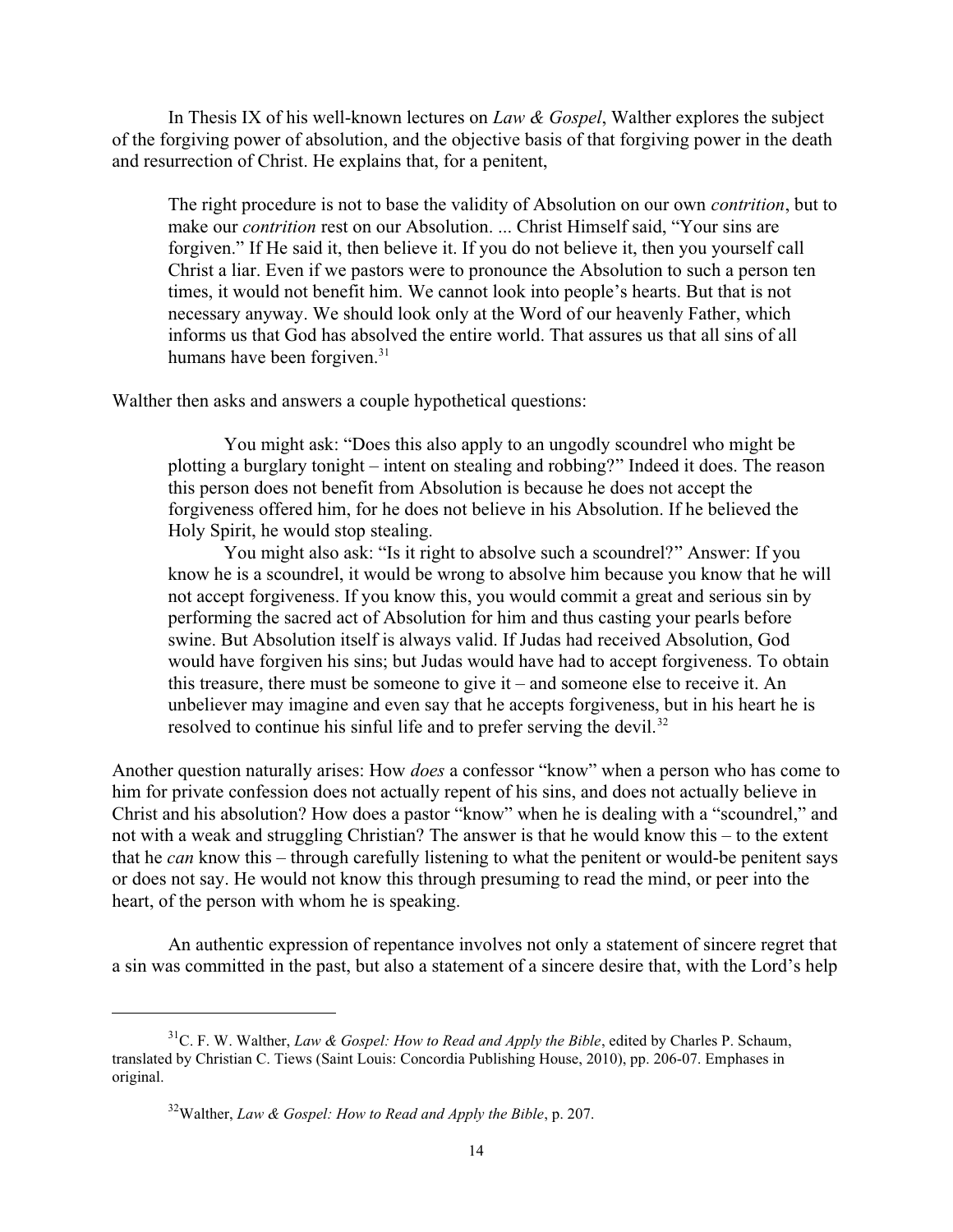and in the Lord's strength, that sin will be avoided in the future. If I am genuinely sorry for what I have done, I genuinely do not want to do it again. This is why the formula of private confession given in the Small Catechism has the penitent say, at the end of his description of his failings and transgressions: "For all this I am sorry, and I pray for grace. *I want to do better*." 33

In the 1569 *Church Order for Braunschweig-Wolfenbüttel* – prepared by Chemnitz and Jacob Andreae – the statement of repentance that worshipers are expected to recite in the public rite of general confession is even more explicit in this regard, when it directs penitents to conclude their acknowledgment of their transgressions with these words: "But I repent and am sorry for them and heartily desire grace of God, through His beloved Son, Jesus Christ, and *I* pray that He would impart to me His Holy Spirit for the amendment of my life."<sup>34</sup> The formula for the public absolution that is provided in this Church Order is also quite detailed in its description of the character and content of a sincere repentance. The pastor is directed to respond to the congregation's confession in this way:

The Almighty God has had mercy on you and by the merit of the most holy suffering, death, and resurrection of His beloved Son, our Lord Jesus Christ, forgives you all your sins; and I, as an ordained minister of the Christian Church, announce to all who truly repent and who, by faith, place all their trust in the sole merit of Jesus Christ *and who intend to conform their lives according to the command and will of God the forgiveness* of all your sins, in the name of God the Father, the Son, and the Holy Spirit. Amen.<sup>35</sup>

And the Church Order's directions concerning *private* confession and absolution say this:

First, pastors shall instruct the simple in a thorough and Christian manner regarding proper confession, so that they learn to fear and acknowledge God's wrath against sin. Then, when the people repent *and are resolved to amend their lives*, they [the pastors] shall console them with God's Word.<sup>36</sup>

These formulations are not making absolution conditional, or dependent on the amendment of life. But these formulations are describing a true and complete repentance as necessarily including *a desire for* amendment of life. Absolution "is not dependent upon subsequent works of faith; and the amended, new life in Christ is never perfect. However, faith cannot coexist with the intention to sin or a deliberate persistence in sin."<sup>37</sup>

<sup>&</sup>lt;sup>33</sup> Small Catechism V, p. 342. Emphasis added.

<sup>34</sup>Martin Chemnitz and Jacob Andreae, *Church Order for Braunschweig-Wolfenbüttel*, 1569, edited by Jacob Corzine and Matthew Carver, translated by Corzine, Matthew C. Harrison, and Andrew Smith (Saint Louis: Concordia Publishing House, 2015), p. 85. Emphasis added.

<sup>35</sup>Chemnitz and Andreae, *Church Order for Braunschweig-Wolfenbüttel*, p. 85. Emphasis added.

<sup>36</sup>Chemnitz and Andreae, *Church Order for Braunschweig-Wolfenbüttel*, p. 116. Emphasis added.

<sup>37</sup>Norbert H. Mueller and George Kraus, coordinating editors, *Pastoral Theology* (Saint Louis: Concordia Publishing House, 1990), p. 122 [note 7]. Punctuation slightly revised.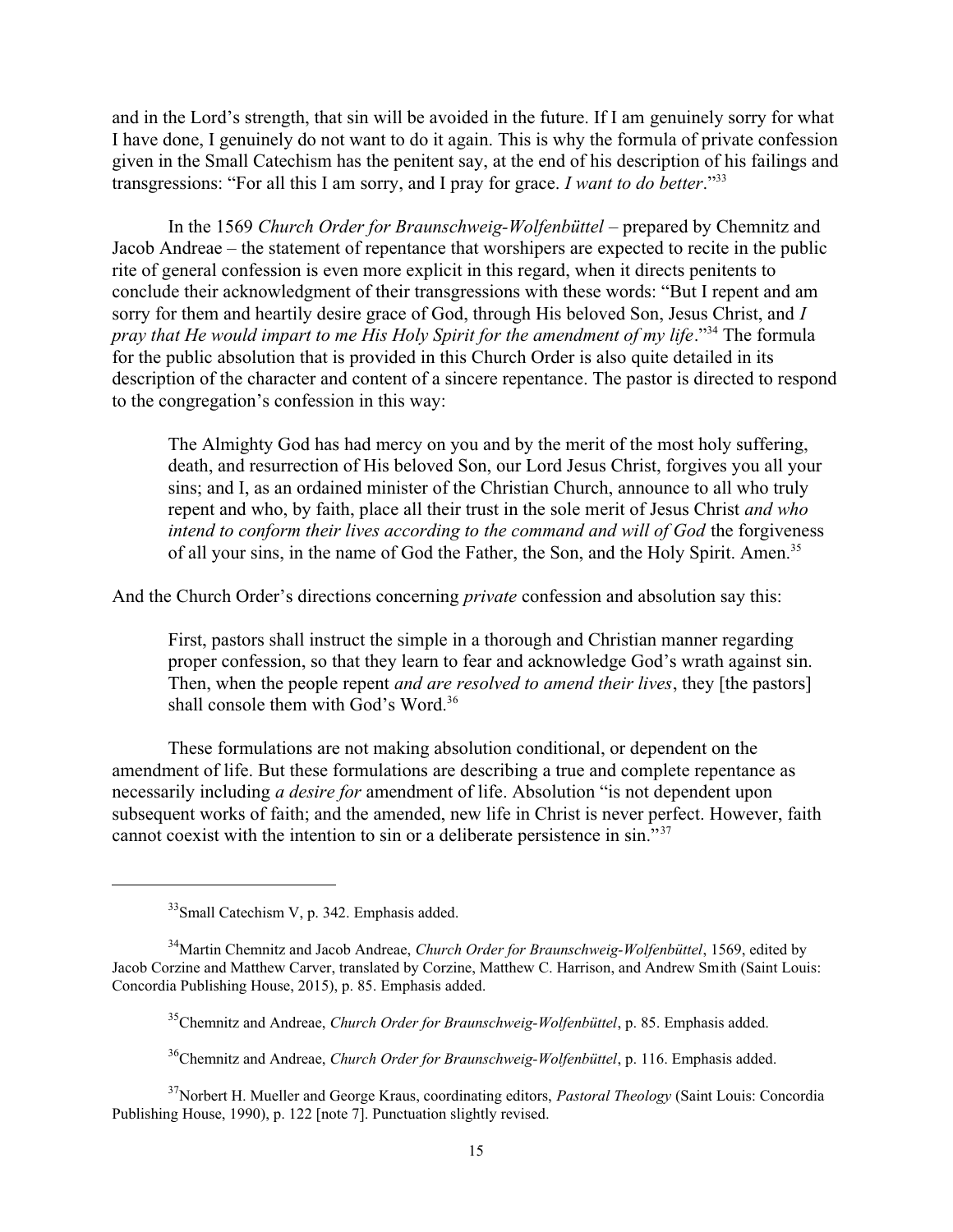In light of all this, there may be circumstances in which a conscientious pastor may conclude that someone who rhetorically *claims* to be repentant of a past serious sin, is actually *not* repentant, if he also hesitates to say that with God's help he wants to amend his sinful life, and hesitates to say that with God's guidance he is willing to do what is necessary to avoid that serious sin in the future. What such a person has told the pastor would therefore not be considered to be a genuine confession, protected by the seal of confession. And absolution would not be pronounced upon such a person. But again, such a conclusion would not be reached by the pastor on the basis of his presuming to read the mind, or peer into the heart, of the person with whom he is speaking; but it would be based on his careful and attentive listening to what that person says or does not say.

As a pastor seeks to guide a penitent in the fruits of repentance that are proper for his particular offenses, he must remember that he is not doing this as if he were a civil law enforcement officer. Especially in the United States, with its Fifth Amendment Constitutional guarantee that no person "shall be compelled in any criminal case to be a witness against himself," it is not in itself a civil crime to decline to admit publicly to another previous crime. And so, if a confessed sin happens also to be a civil crime, this does not automatically mean that it would be a necessary fruit of repentance for the penitent to turn himself in to the authorities for that past crime. The Prophet Nathan, who privately absolved David of his sin of adultery, did not tell him that he must now submit himself to be stoned to death – even though adultery was a capital crime in ancient Israel (Leviticus 20:10). In fact, Nathan said just the opposite: "The Lord also has put away your sin; *you shall not die*" (2 Samuel 12:13b, ESV).

If, however, the present and future welfare and safety of another person or other people are clearly at stake – such as when an innocent person is in prison for a crime that the penitent actually committed, or when the penitent's pattern of criminal behavior is imbued with a deepseated pathological compulsion to reoffend – that would certainly serve to flesh out the details of what a penitent's sincere intention to conform his life to "the command and will of God" would involve. Still, it is not an inherent part of the pastor's vocation to insist that all criminals who have confessed their crimes to the pastor, must confess those crimes also to a law enforcement officer. Yet if a law enforcement officer, according to *his* vocation, does someday figure out that the penitent committed the crime, and if the penitent is found guilty in a court of law, then he must be willing to accept the punishment that his crime deserves according to the civil law.

If the pastor, with the use of *objective* evaluative criteria, discerns and concludes that someone who confessed a past crime is truly sorry for his crime, and yet may still be in the process of working through the way in which he is going to make amends or be accountable for his actions, the pastor must not lift the protection of the seal from him and from his confession. But the pastor reserves the right proactively to continue to counsel, advise, and instruct the person in question – with increasing firmness and frequency if that is what the situation requires. And this would include someone who in the past abused a child, and is now sorry for it.

If the seal of confession and pastoral confidentiality can be broken and violated for this sin, then why not for other hurtful and serious sins, such as murder, rape, robbery, or dealing drugs? Should the authorities be told about these crimes, if they are confessed to the pastor? Should a cuckolded husband be told about his wife's adultery, if she confesses that to the pastor?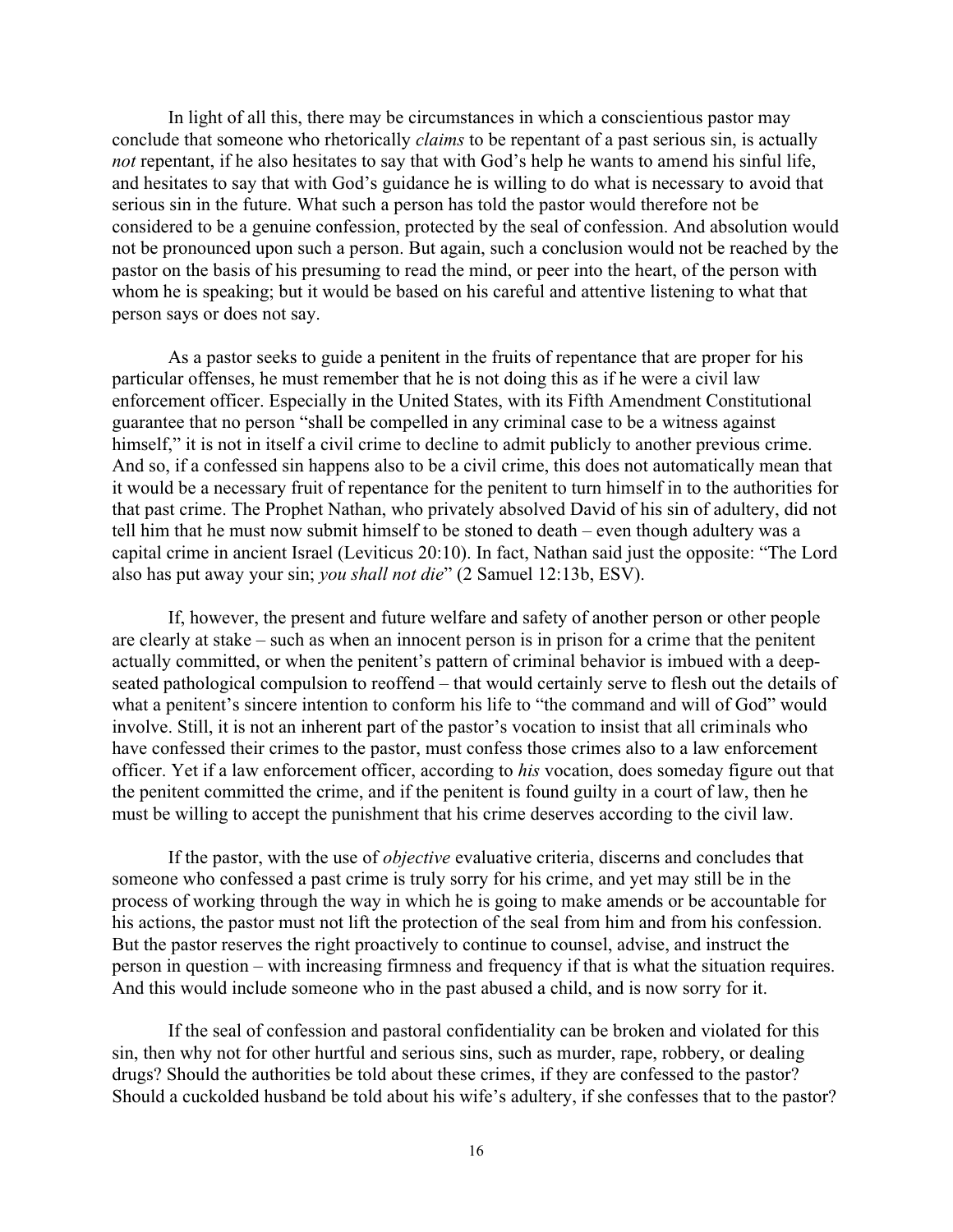Should parents be told if their teen-age children have confessed fornication, drug use, or underage drinking to the pastor?

If the church would start going down this pathway, and begin to draft a list of sins that will be divulged by a pastor if they are confessed, where would it stop? Would any Lutheran penitent be able to trust his pastor with the knowledge of a shameful sin or crime from the past that has been privately confessed? Would a penitent who confessed a sin to his pastor in confidence always be wondering if his pastor would end up deciding that his particular secret need not be kept after all? If that kind of distrust and fear on the part of a pastor's parishioners began to permeate their relationship with him, then they would always keep their pastor "at arm's length." They would not confide in him. They would not seek him out for individualized pastoral care when their consciences would be especially burdened by something. Souls would be harmed, and God's will for the cure of souls – for *Seelsorge* – would be thwarted.

Luther writes in the Smalcald Articles that

Absolution, or the Power of the Keys, is an aid against sin and a consolation for a bad conscience; it is ordained by Christ in the Gospel [Matthew 16:19]. Therefore, Confession and Absolution should by no means be abolished in the Church.<sup>38</sup>

The specific practice of *private* absolution is not explicitly and directly addressed in the New Testament. But the practice of private absolution is naturally derived from, based on, and implicit within, the New Testament doctrine of the keys. Therefore, "Since private Absolution originates in the Office of the Keys, it should not be despised, but greatly and highly esteemed, along with all other offices of the Christian Church."<sup>39</sup> The seal of confession, in turn, is naturally derived from, based on, and implicit within, the practice of private absolution. The seal of confession should likewise "not be despised, but greatly and highly esteemed," since it serves God's saving purposes in the lives of troubled sinners, and ultimately also in the lives of those whom they have hurt through their sins, by inviting and facilitating a full and free confession of those sins.

A penitent sinner confessing his sins in the presence of the pastor is in many ways the equivalent of a penitent sinner praying to God directly and asking God to forgive him. The difference is that in private confession, by means of the vocation of the pastor, God responds to this prayer by absolving the penitent sinner through the lips of the pastor; and by using the pastor as his instrument in providing to the absolved sinner the comfort, the instruction, and the counsel concerning the proper fruits of repentance, that he needs.

A Confessional Lutheran church body should be clear and unambiguous in enunciating its teaching that the seal of confession must always be honored in its congregations and institutions. And a Confessional Lutheran church body should be clear and unambiguous in making known its expectation that the pastors who serve under its aegis will always preserve the

<sup>38</sup> Smalcald Articles III, VIII:1, *Concordia: The Lutheran Confessions*, p. 280.

<sup>39</sup> Smalcald Articles III, VIII:2, p. 280.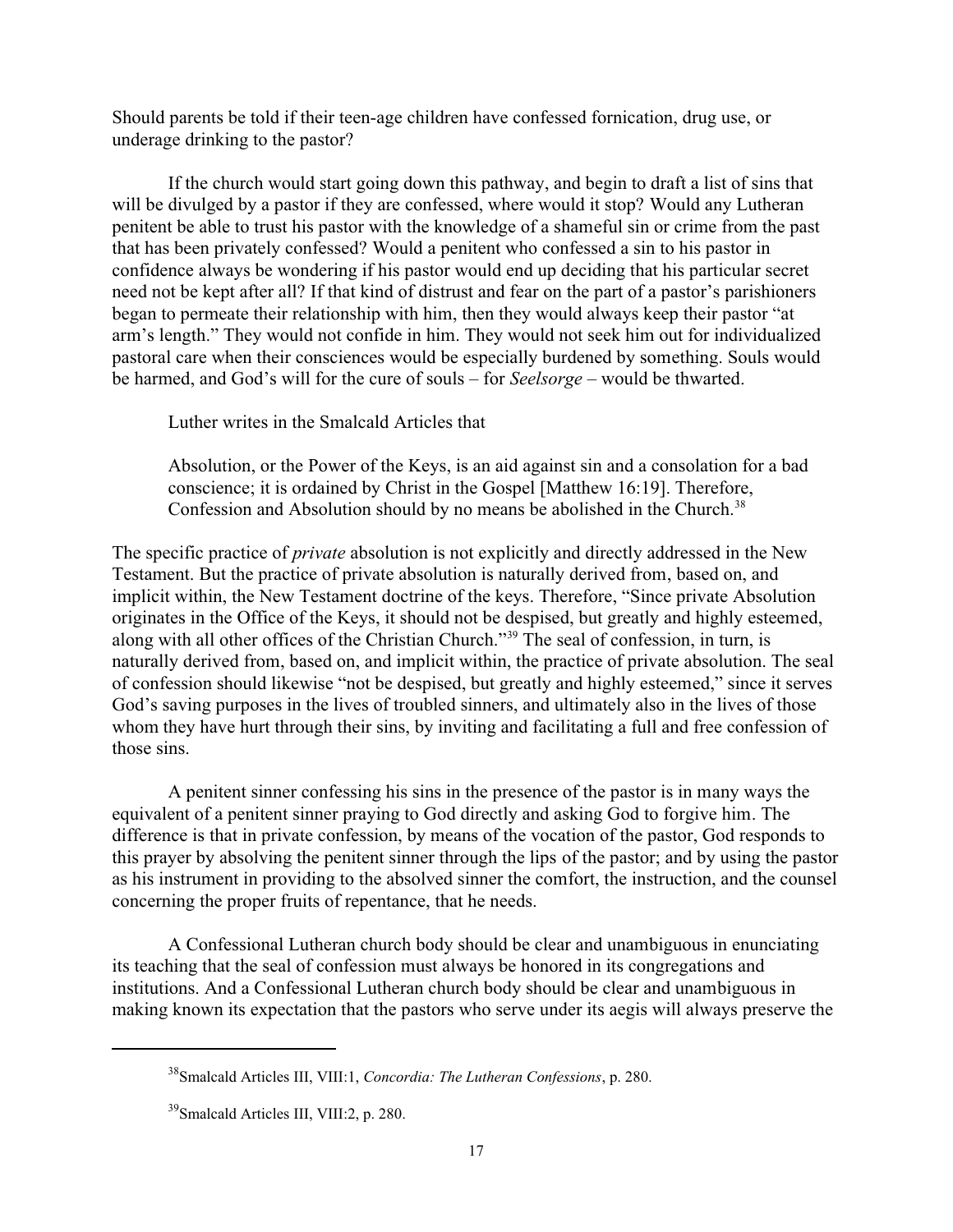confidentiality of penitential communications of this nature. This is especially the case in states where clergy are, as a general principle, defined by state law as mandatory reporters of child abuse. If a Lutheran church body is unclear or inconsistent in its teaching and expectation in this regard, a zealous prosecutor – even in a state that otherwise respects the clergy-penitent privilege when it is invoked – may conclude that this particular church body does *not* in fact claim a clergy-penitent privilege for its pastors. A zealous prosecutor under such circumstances may feel free to haul one of these pastors into court, with a demand that he give testimony regarding a conversation he had with a penitent in a confessional setting. If their church does not protect them through a clear and unambiguous articulation of its adherence to the historic Lutheran principles of pastoral confidentiality, conscientious Lutheran pastors in the future may end up in jail under contempt of court citations; or may end up being prosecuted in criminal court themselves, for their failure to divulge their knowledge of a crime that had later become known to the authorities – even when the pastors had obtained their knowledge of it through a private confession. If conscientious Lutheran pastors do not have the unswerving support of their church in their commitment to keeping penitential conversations in strict confidence, they may also end up being bankrupted by civil lawsuits, because they had not broken the seal of confession in particular cases.

In 1999, the Commission on Theology and Church Relations of The Lutheran Church – Missouri Synod issued a report on *The Penitent-Pastor Relationship: Privileged Communications*. This report includes "Summary Principles and Practical Guidelines," which we also include here. We would commend these principles and guidelines to Lutherans of all synods as a good and helpful summary of the standards to which all Lutheran churches and pastors should hold themselves, and as a good and helpful summary of the practices that all Lutheran churches and pastors should follow:

Before we provide a set of guidelines, it may be helpful to summarize the general principles upon which they are based and that govern the pastor-penitent privilege.

- 1. The Lutheran Church Missouri Synod practices and encourages individual confession and absolution which is a significant function of the pastoral office.
- 2. Historically, the Lutheran church has consistently and resolutely maintained the seal of the confessional, that is, the confidential nature of confessional communications. The Lutheran church expects its pastors to maintain this position.

 3. Scriptural teaching regarding the pastoral office and its responsibilities supports the principle that communications made to a pastor by a person confessing his or her sin(s) are not to be disclosed.

- 4. Although there may be a distinction between communications to a pastor that are confessional in nature (made for the purpose of receiving forgiveness) and those that are not (offered for other reasons), communications to a pastor as pastor – except in the most extraordinary circumstances – are to be held in strict confidence as privileged communications.
- 5. Although certainly to be respected, the status of the civil law as it relates to confidential communications to a pastor does not dictate a pastor's decision as to whether and to what extent a communication is to be divulged.

Therefore, the Commission on Theology and Church Relations offers the following